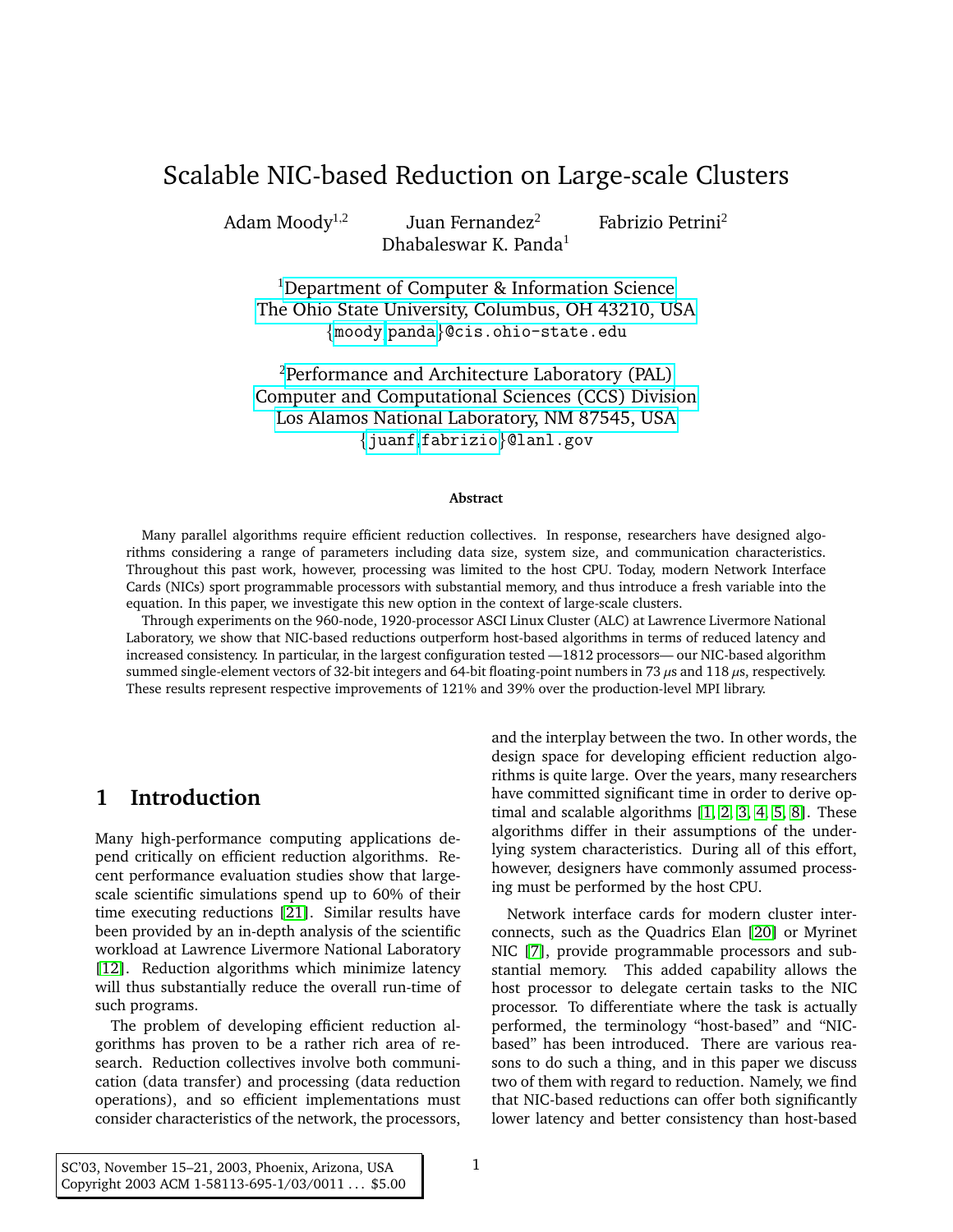algorithms.

This paper presents our scientific and technical contributions. We first derive a detailed model to predict the performance of various NIC-based reduction algorithms on the Quadrics network. Guided by this model, we then implement a NIC-based algorithm that uses emulated floating-point operations in the Quadrics NIC. This algorithm operates without the intervention of the host processors. Finally, we provide an enhanced version of our algorithm to be used when reducing larger vector sizes.

Experimental results show that our NIC-based reduction algorithm provides reduced latency and increased consistency in the common case. In particular, in the largest configuration tested on ALC [\[25\]](#page-16-1) —1812 processors— our NIC-based algorithm summed singleelement vectors of 32-bit integers and 64-bit floatingpoint numbers in 73  $\mu$ s and 118  $\mu$ s, respectively. These results represent respective improvements of 121% and 39% over the production-level MPI library. In addition, since the NIC-based implementation is not subject to certain host-level interference, we found that the performance of our algorithm is much more predictable. To the best of our knowledge, our reduction latency results are the best performance achieved on any large-scale parallel computer, both in terms of scalability and consistency.

The rest of this paper is organized as follows. Section [2](#page-1-0) outlines relevant characteristics of the Quadrics network. Section [3](#page-1-1) describes important trade-offs involved between implementing host-based and NICbased collectives, and Section [4](#page-3-0) discusses design constraints specific to NIC-based reductions. Section [5](#page-4-0) presents the model and the algorithm we developed, while Section [6](#page-9-0) provides the results we obtained. Finally, related work is discussed in Section [7,](#page-13-0) and some concluding remarks are given in Section [8.](#page-14-5)

## <span id="page-1-0"></span>**2 The Quadrics Network**

We implemented our NIC-based reduction algorithm on the Quadrics network, a modern cluster interconnect technology [\[20\]](#page-15-2). Quadrics is based on two building blocks: a programmable network interface card called the Elan [\[22,](#page-16-2) [23\]](#page-16-3) and a lowlatency high-bandwidth communication switch called the Elite [\[24\]](#page-16-4).

The Elan resides on the PCI bus and interfaces a processing node, containing one or more CPUs, to the network. The Elan itself has respectable processing capabilities. It provides a user-programmable, multithreaded, 32-bit, 100 MHz RISC-based processor; supported with a 64 MB bank of local SDRAM memory, along with an MMU and other sophisticated processing features. All of this hardware is available to the NIC to aid the implementation of higher-level message processing protocols without requiring explicit intervention from the host CPU. In order to better support this usage model, the processor's instruction set includes specialized instructions to construct network packets, manipulate events, and schedule threads.

The Elan divides messages into a sequence of fixedlength transactions for efficient transfer through the network. The primary communication primitive supported by the network is the Remote DMA (RDMA). RDMAs allow for one-sided data transfer between remote processes, i.e. the remote process need not explicitly participate in the exchange. Transfer operations include PUT, which transfers data to a remote address space, and GET, which acquires data from a remote address space. Both operations can access either host- or NIC-level memory.

The underlying network is circuit-switched and uses source-based, wormhole routing. It consists of Elite switches interconnected in a fat-tree topology [\[19\]](#page-15-4). Each Elite provides the following features: 8 bidirectional links each with a raw bandwidth of 400 MB/s (325 MB/s at the MPI-level), a full crossbar switch with a low 35 ns cut-through latency, and hardware support for collective communication including barriers and broadcasts.

# <span id="page-1-1"></span>**3 NIC-based vs. Host-based – Pros and Cons**

In this paper, we show how NIC-based reduction implementations can outperform host-based versions in two important ways: reduced latency and increased consistency. These benefits are not limited to reductions, and in this section, we describe how NIC-based collectives, in general, can attain such gains. We also discuss the major penalties encountered when implementing collectives at the NIC-level, namely, host-NIC synchronization cost and reduced computational performance.

### **3.1 Advantages – Reduced Latency and Increased Consistency**

NIC-based collectives can be completed significantly faster than host-based versions on fast networks. Modern cluster interconnects, such as Quadrics, support very low message latencies; so low in fact, that PCI bus transaction time is substantial compared to the latency between nodes. By implementing collective communi-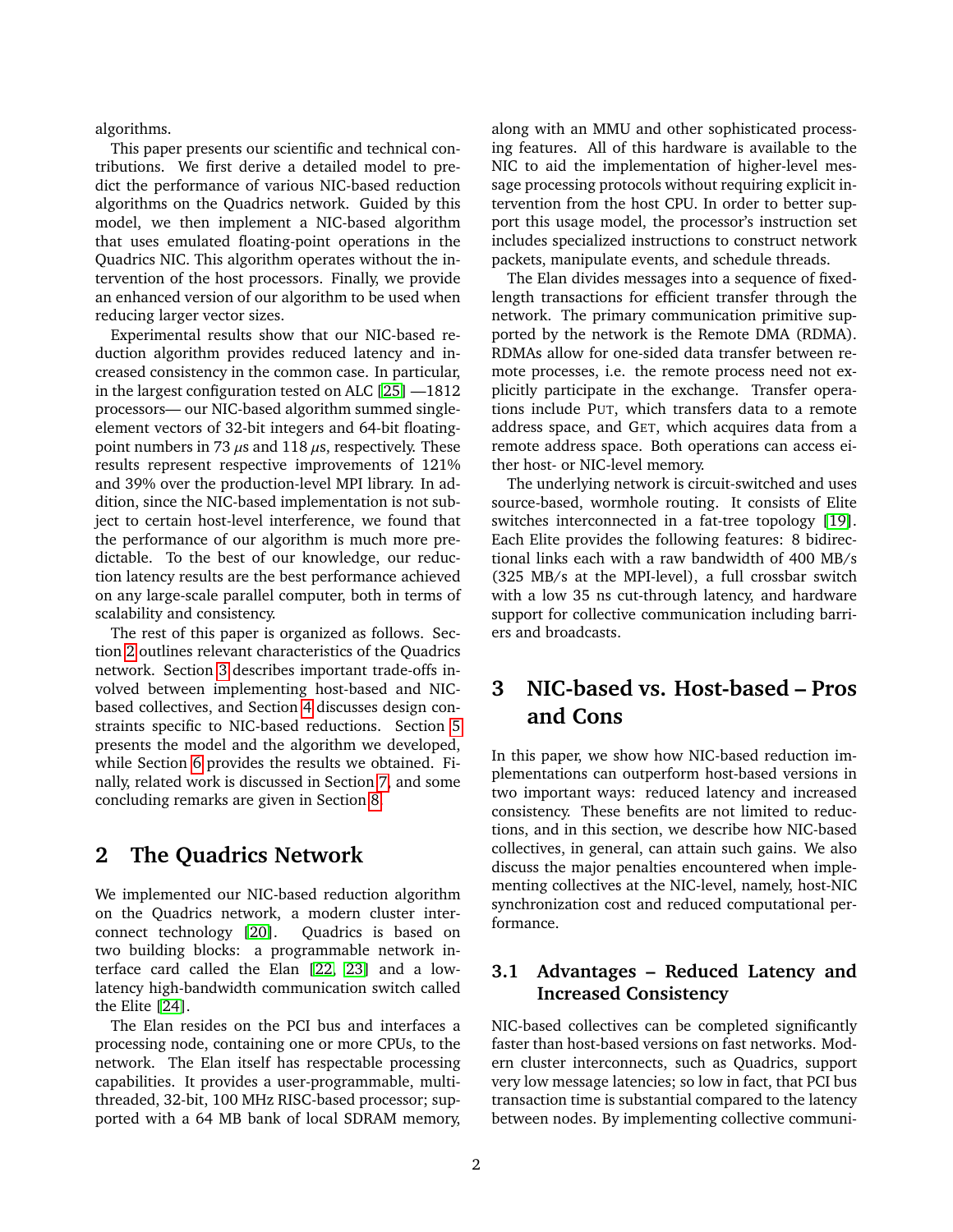

<span id="page-2-0"></span>cations in the NIC, as opposed to the host, many extraneous PCI bus transactions can be eliminated. This can significantly reduce the total operational latency.

Collective communications, by their very nature, require a series of related messages to be exchanged between nodes involved in the operation. In host-based implementations, the host processor explicitly handles each of these messages. In order to do so, each message must be relayed back and forth between the host processor and the network via PCI bus transactions. NIC-based implementations, on the other hand, handle messages immediately at the NIC, avoiding most of these trips through the PCI bus. In fact, NIC-based implementations suffer from such costs only while initiating and terminating the operation. Collectives involving many nodes entail many messages, which means that NIC-based collectives can scale substantially better than host-based versions as the size of the cluster increases.

Thus far, the majority of NIC-based research has taken focus on this advantage [\[6,](#page-14-6) [9,](#page-15-5) [10,](#page-15-6) [11,](#page-15-7) [14,](#page-15-8) [16,](#page-15-9) [18,](#page-15-10) [27,](#page-16-5) [28\]](#page-16-6). In the process of further investigating how this established advantage extends to the realm of reductions, we found a new and much more significant advantage that NIC-based collectives provide when running on large-scale systems:

#### *NIC-based collectives show dramatically reduced latency and increased consistency over host-based versions when used in large-scale clusters.*

It happens that process interference at the host level turns out to be a major problem on large clusters. To demonstrate this, observe Figure [1.](#page-2-0) This figure shows the host-based latencies measured for a barrier and a reduction when using both one and two processes per node. As the number of nodes is increased, note how the latency for each collective deviates drastically when two processes are involved on each node as opposed to just one.

This result is surprising since the underlying implementation efficiently reduces the two process problem to the one process problem by first performing a local shared memory step. Since shared memory operations take place quite quickly compared to typical network latencies, and because all nodes perform this brief step in parallel, the added overhead should be both small and constant with the number of nodes. Hence, the implementation can not be at fault; something else is to blame.

In this system, there are two physical processors per node. When the collective involves only one process per node, there is a spare processor on which the node may run various system threads. However, when both processors are used by the collective, at least one of the processes is forced to share its processor with the system threads. This process interference turns out to be responsible for the drastic drop in performance [\[21\]](#page-16-0).

Basically, the problem arises since host-based processes in charge of handling intermediate messages during the collective may be subject to descheduling. That is, processes at intermediate nodes may be descheduled from the CPU just before handling an incoming message. In this case, the collective will stall until the process is rescheduled to handle the message. Such untimely context switching may lead to poor performance. The problem tends to manifest itself on large systems more so than on small systems, because larger collectives require larger communication tree structures. Larger trees, in turn, require more intermediate nodes. Thus, there are simply more chances that some intermediate processes will be interfered with on large-scale clusters.

In addition to increased latency, one may immediately understand that this is a rather non-deterministic phenomenon, which leads to a large variance in operational latency from one collective invocation to another. Thus, the same process interference problem simultaneously increases average latency and decreases operational consistency.

As host-level process interference is inherently a host-based problem, NIC-based implementations can avoid it altogether. As a result, NIC-based collectives can complete with drastically better latency and in a more consistent fashion.

### **3.2 Disadvantages – Overhead and Limited NIC Processor Capability**

Even though the NIC carries out the actual collective in the NIC-based implementations, the host must communicate to the NIC, among other information, what operation is to be done, which data are to be processed, and when the operation is to start. Also, the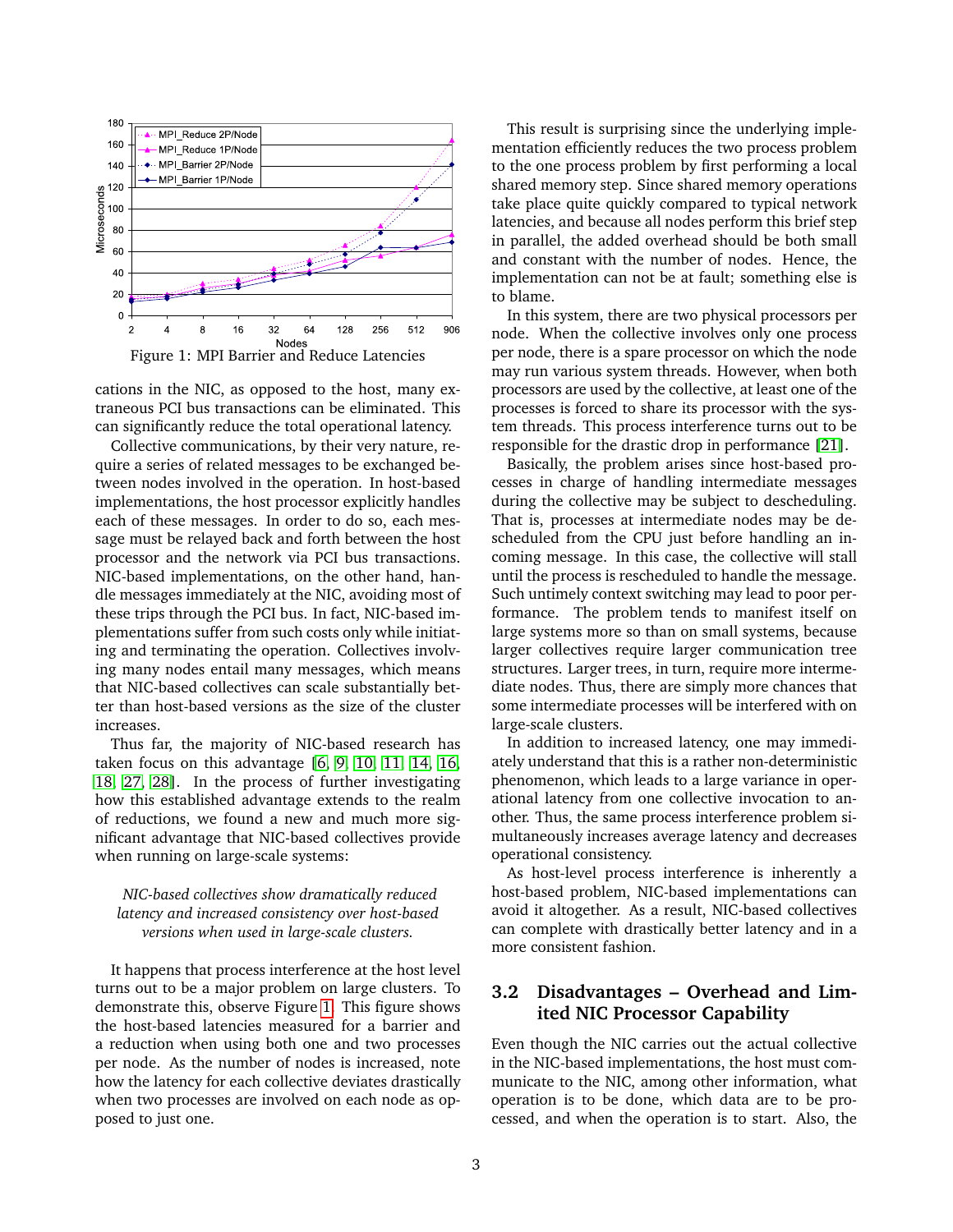NIC must notify the host of the operation's completion and deliver any final results. This process is termed "host-NIC synchronization."

In the absence of process interference, host-NIC synchronization introduces overhead which may significantly reduce the benefits gained from implementing NIC-based collectives. Although we lack the space for discussion, it should be noted that this overhead can be largely avoided by overlapping it with other operations and is thus of minor concern.

The most important issue to be considered is that of the NIC processor. The user-programmable processor on the NIC is considerably slower than the host processor (more than 25 times slower on the Livermore machine). Different processing requirements by different algorithms and different operations make this a very significant difference. Basically, this difference places a limit on the complexities of the collectives and algorithms which may benefit from NIC-based implementations. To make matters more complicated, the NIC processor typically lacks substantial processing functionality as well. For example, there is no hardwarebased floating-point support on the Quadrics Elan. The limitations of the NIC CPU proved to be the toughest design issue we encountered in our work.

# <span id="page-3-0"></span>**4 NIC-based Reduction Design Constraints**

Reductions are computationally intensive collectives, and as a result, the slower and less functional NIC CPU becomes a limiting factor. In this section, we probe the sensitivity of the Quadrics Elan to computational requirements. Fortunately, the common case reduction operation in many programs does not require large amounts of computation. Thus, even with limited processing power, NIC-based reductions present a viable option.

### **4.1 Complications – Processing Speed and Capability**

As noted above, NIC CPUs are typically much slower than the CPU available at the host level, often by an order of magnitude or so. In addition, NIC CPUs provide less functionality. Knowing these limitations, most of the research in NIC-based work so far has concentrated on collectives which involve little processing. Collectives such as barriers, broadcasts, and multicasts simply require intermediate nodes to pass on the received message as is, with perhaps minor data restructuring. Because so little processing is required, these



<span id="page-3-1"></span>algorithms incur little penalty from running on slower processors, and the overall results have been quite positive.

The success obtained by simpler NIC-based collectives inspired us to investigate more complicated cases, namely reductions. Our design goals were to support NIC-based implementations of the standard MPI reduce and allreduce collectives for 32- and 64 bit integer and floating-point data types, each having minimum, maximum, and summation operations.

The first problem we encountered is the fact that the Elan CPU has no hardware support for floatingpoint operations. Thus, we were required to emulate floating-point operations in software with integer instructions. Of course, this isn't the first time such a problem has been posed, and others have provided sophisticated software libraries to serve as a solution. In particular, we tackled this problem by porting Soft-Float [\[15\]](#page-15-11) to the Elan, an IEEE 754 compliant floatingpoint package written by John R. Hauser, which is freely available to the public domain.

After providing floating-point capability, we investigated the communication and computation characteristics of the Elan. This was accomplished by implementing a very simplistic reduction algorithm. Basically, a group of *P* nodes perform a reduction by designating one of the nodes as the root, which is solely responsible for receiving and reducing all of the data. After a synchronization phase, all non-root nodes simultaneously send their data to a corresponding RDMA buffer at the root. Upon receiving all of the messages, the root performs the reduction operation on them in serial order. We will refer to these results at later points in the paper, so it is convenient to provide a name for this algorithm. We simply call it the "serial reduction" algorithm.

Serial reduction tests involving 2-13 nodes for various reduction operations and data sizes produced Figure [2.](#page-3-1) In particular, we show latencies for 32-bit integer and 64-bit floating-point addition on both one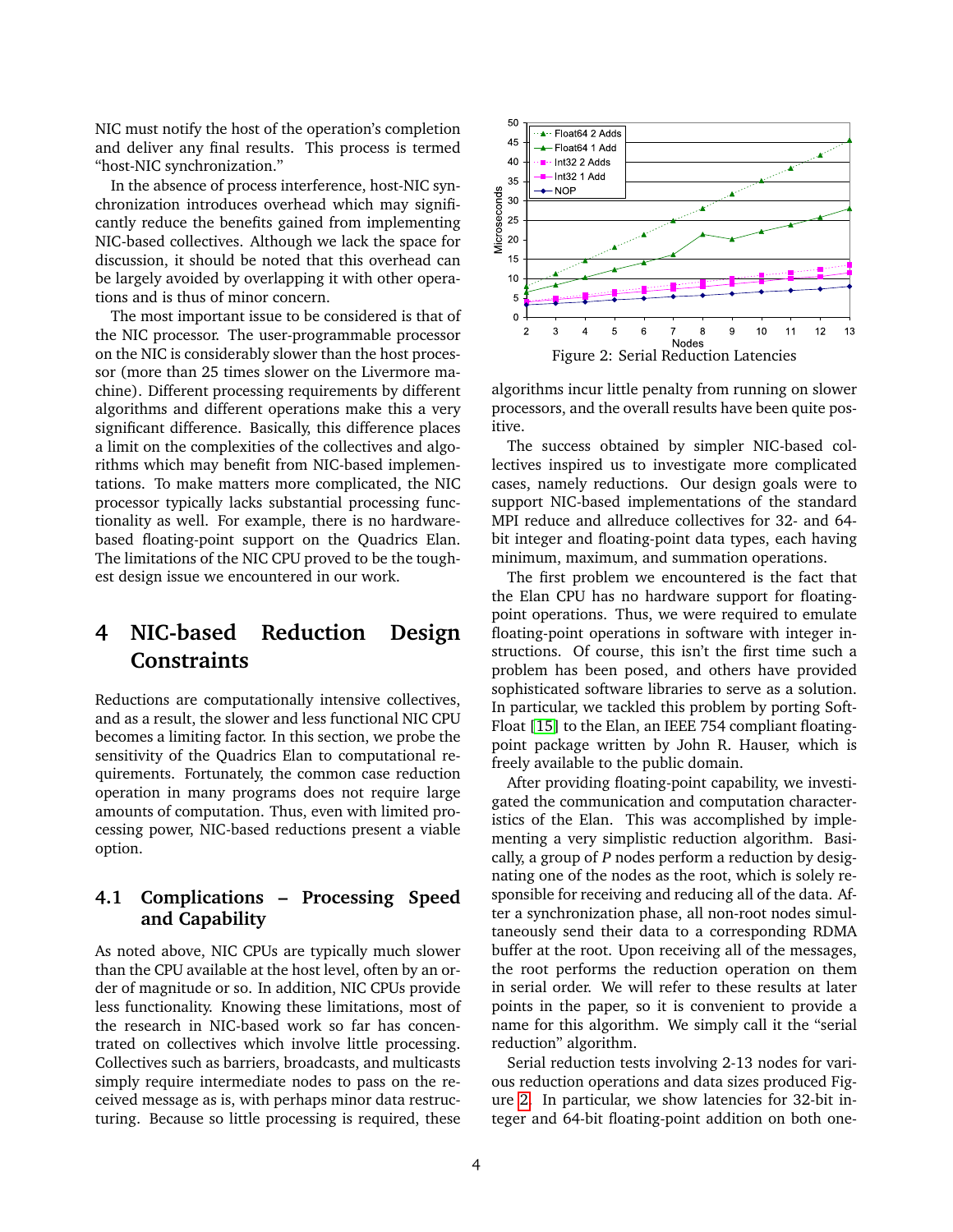and two-element vectors, as well as, a NOP operation which indicates the lowest achievable bound for any serial reduction involving data processing. There are a couple of important features to take note of.

First, regardless of the operation, all of the curves closely follow a linear trend as the number of nodes is increased. Such a tight trend makes it very easy to model performance, as latency can be predicted using only a handful of model parameters. We address this issue in more detail in Section [5,](#page-4-0) but essentially, the intercept is related to the message latency, while the slope represents the reception and reduction costs required to process a message.

Second, it is more relevant at this time to take note of the reduction latency sensitivity to the operation being performed. Simpler operations scale considerably better than more complicated ones: compare integer addition to floating-point addition. Even fast operations are rather sensitive to small changes in data size: observe integer addition for one- and two-element vectors. And, the emulated floating-point operations are especially slow: the time to perform a single 64-bit floating-point addition is comparable to the message latency between nodes.

Certainly then, it will be essential to consider both communication and computation costs when designing efficient NIC-based reduction algorithms. It is also clear that NIC-based reductions, even for very simple operations, will execute with reasonably low latency only for small data sizes. Nevertheless, it turns out that even while this is a rather stringent restriction on the class of problems where NIC-based implementations may be valuable, a large majority of the problems posed by practical programs falls within this class.

### **4.2 Simplifications – Simple Operations and Small Data Sizes**

Reductions involving simple operations on small data sizes are the common case in many scientific applications. To demonstrate this, we profiled the MPI allreduce operations performed during the execution of SAGE [\[17\]](#page-15-12). SAGE is a program representative of the typical scientific applications running on large-scale, ASCI-class parallel machines. The results are shown in Figure [3.](#page-4-1)

Figure [3\(a\)](#page-4-2) shows the distribution of reduction operator types. First, note that only a few simple types of operations are used by SAGE: minimum, maximum, and summation. Typical reduction operations thus require limited processing. Second, note that floating-point operations far outnumber integer operations. This strongly suggests that, if no hardwarebased floating-point support is provided on the NIC

<span id="page-4-3"></span><span id="page-4-2"></span>

<span id="page-4-1"></span>Figure 3: Profile of MPI Allreduce Operations in SAGE

CPU, the emulation software should be highly optimized in order to reduce costs in the common case.

Equally important is Figure [3\(b\),](#page-4-3) which shows the cumulative distribution of the data sizes for both integer and floating-point data types. Direct observation makes a striking point: 95% of all reductions use 3 or fewer elements and 100% use 8 or fewer.

Observations from these two figures are key. Together, they imply that typical reductions involve simple operations on small vectors, which so happens to be the same class of reductions for which one may benefit from NIC-based implementations. In other words, NIC-based reduction implementations will benefit the common case the most. Thus, given the substantial benefits previously mentioned, NIC-based reduction implementations promise to be quite valuable to typical programs, even while considering the limitations imposed by the NIC processor.

### <span id="page-4-0"></span>**5 The Model and the Algorithm**

Through the years, many efficient reduction algorithms have materialized, stressing the importance of these collective communication patterns. However,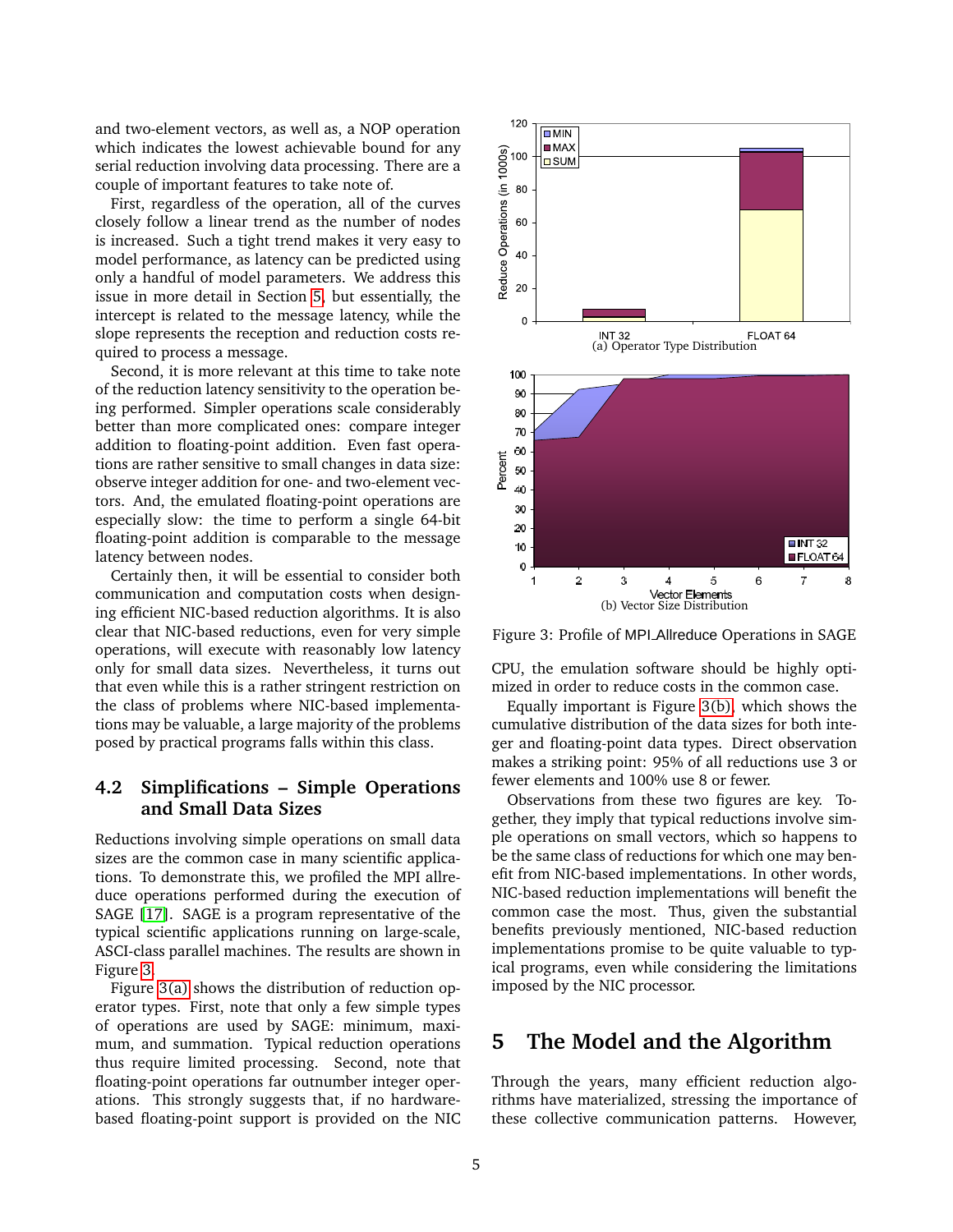the large majority of previous work performs the reduction at the host-level, thus missing out on the valuable benefits available to NIC-level implementations. In this section, we address details in the design of efficient NIC-based reductions on the Elan. We begin by applying a modified LogP [\[13\]](#page-15-13) model to Quadrics, which can be used to choose among various NICbased implementation alternatives. We then present an efficient algorithm based on this model, and conclude with a valuable optimization available for multielement vectors.

#### **5.1 The Model**

Observations of the serial reduction data, as shown previously in Figure [2,](#page-3-1) suggest a simple parametric model. Namely, it is difficult to overlook the sharp linear trend that relates the reduction latency to the number of nodes involved. Using just the slope and intercept, such a tight trend provides a very simple but accurate analytical model to estimate the serial reduction latency. Furthermore, the serial reduction algorithm will form the basic building block of more sophisticated tree-based algorithms. Given an accurate model for the building blocks, we can piece together a model for more sophisticated algorithms. In other words, the slope and intercept of the serial reduction latency curves are sufficient to quite accurately predict the performance of any other proposed algorithm.

With this as our motivation, we delve a little deeper to define the slope and intercept in terms of more meaningful parameters. To account for the linear trend, we recall the implementation of the serial reduction algorithm: all nodes simultaneously send their data to the root, which receives all, and then reduces all messages in order. Since the nodes send to the root simultaneously, all messages worm their way to the root in parallel. Hence, regardless of the number of nodes, we suffer the cost of message latency only once. On the other hand, the root receives and reduces each message serially, which introduces reception and reduction cost on a per node basis.

With these observations, we define our model as given in Table [1.](#page-5-0) We will typically suppress the functional parameters *M* (message size) and *OP* (reduce operation) from the various terms.

Essentially, this model modifies LogP [\[13\]](#page-15-13) to better serve our needs. We substitute the parameter *r* in place of *o*, the cost to receive a message; and represent the parameter  $g$  as  $(r + c)$ , the time required to fully process a message. Conceivably, the message latency, the reception costs, and the reduction costs may all differ between host-based and NIC-based implementations, and these redefinitions allow one to explicitly account

| Parameter | <b>Meaning</b>                       |
|-----------|--------------------------------------|
|           | message latency                      |
| r(M)      | reception cost of a message of size  |
|           | М                                    |
| c(M, OP)  | reduction cost of a message of size  |
|           | M, dependent on the operation OP     |
| P         | number of nodes                      |
| C(OP)     | constant due to initial overhead, in |
|           | general dependent on the operation   |
|           |                                      |

<span id="page-5-0"></span>TABLE 1: Model Parameters

for those differences using dedicated parameters. Additionally, since *r* and *c* may be general functions of the message size, one may better model nonlinearities, such as data packetization and caching, which are relevant for small data sizes. Finally, although we don't investigate it in this work, splitting *g* into two components, *r* and *c*, allows one to directly model any communication and computation overlap.

Note with this model it is simple to describe the linear form of the serial reduction latency curves as:

$$
T_{\text{serial}}(P) \approx C + L + (P - 1) \cdot (r + c)
$$

This expression is shown pictorially in Figure [5.1,](#page-5-0) which presents a timeline depicting the time required for the root node of the serial reduction to receive and reduce  $(P - 1)$  vectors.



Figure 4: Model of Serial Reduction Latency

To assign numerical values to the parameters, we extracted the values of *r* and *c* from the serial reduction data for various values of *M* and *OP*. The terms *L* and *C* were fit to the data, and *P* is given for a particular problem. We note that while *r* is dependent on the message size in general, it turns out to be constant for cases we are interested in. This is because we focus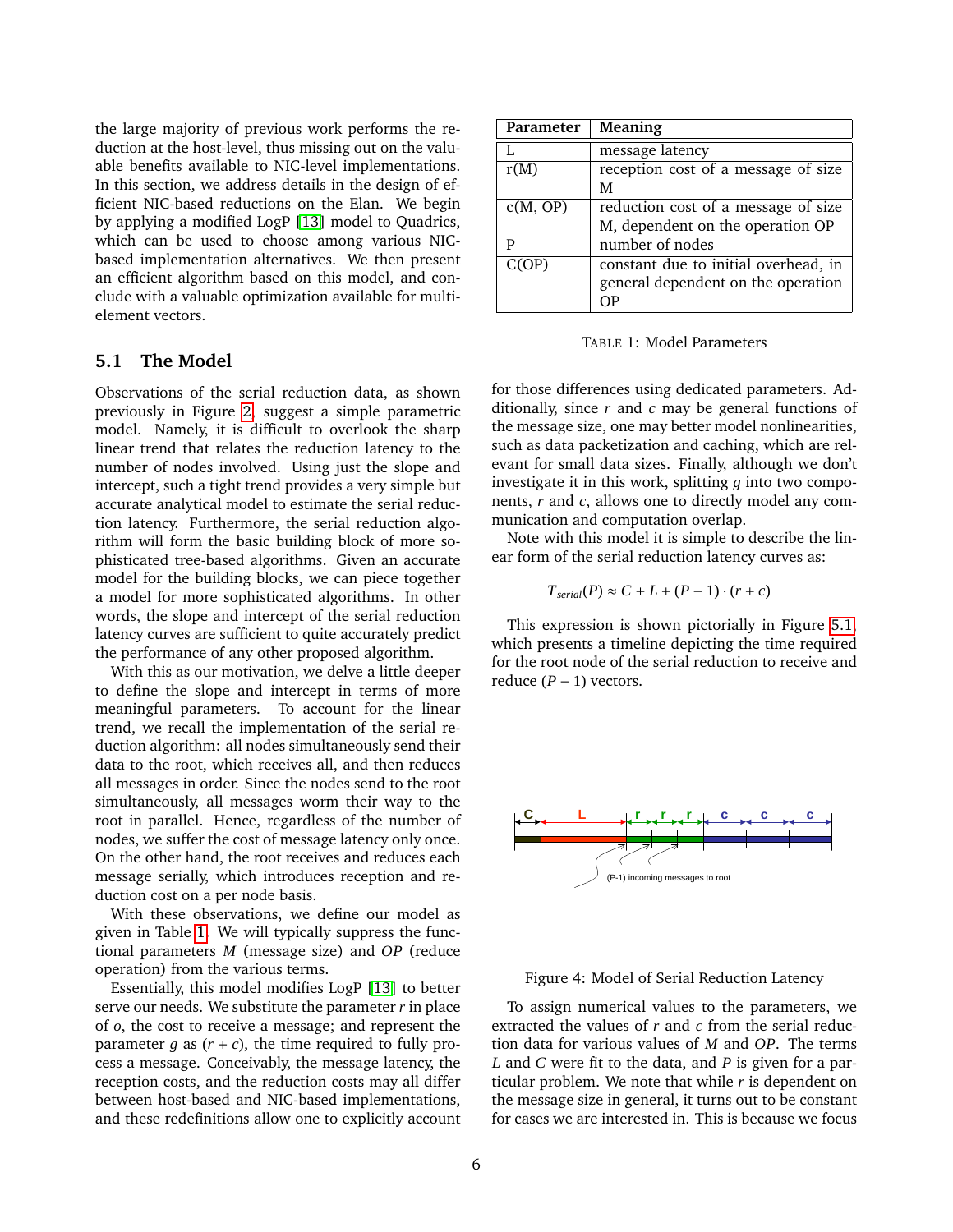on reductions involving vector sizes of only a few elements, say up to eight, which typically fit into a single 64-byte fixed-length packet on the Quadrics network. Thus whether we are working with one-element vectors or eight-element vectors, the receive time is the same, i.e. the cost to receive one 64-byte packet.

The proposed model parameters also suggest the general form of efficient algorithms. Again looking at the serial reduction data in Figure [2,](#page-3-1) one may note that for small messages, the latency, *L*, is often significantly more than the receive time, *r*: e.g. compare the intercept of the NOP curve to its slope. This is relevant considering the circuit-switched nature of the network as the sender may only send a message every *L* units of time, while the receiver can receive one in every  $r \ll L$  units. As a result of this asymmetry, nodes in efficient algorithms will tend to receive more often than they send, which leads to tree-shaped communication structures. Given that efficient algorithms will take the form of trees, we designed and implemented *f*-nomial tree algorithms, feeling they provide a good balance between structural simplicity and optimality.

### **5.2** *f***-nomial Trees – Generalized Binomial Trees**

Our goal in this paper is not so much to present a new algorithmic communication structure via *f*nomial trees (a.k.a., *k*-nomial trees), but rather to show that because of the limited NIC processor, efficient NIC-based reductions require a range of communication structures. We chose to implement *f*-nomial trees because they provide such a range of structures by generalizing a well-known reduction algorithm, binomial trees.

Binomial trees are commonly used in reduction algorithms because they offer two useful properties: 1) they have a regular structure, so they are easy to implement, and 2) they keep many nodes involved throughout the collective, so they are wellparallelized. In fact, binomial trees have been shown to be optimal communication structures for reduction in synchronous communication networks, i.e. those in which the sender and receiver have the same cost for message transfer [\[2\]](#page-14-1).

*f*-nomial trees generalize binomial trees to add a third valuable property: they provide a range of different communication structures, so one may selectively balance communication against computation. This property is especially useful for NIC-based reductions, where the computation costs incurred by the slow processor may change substantially depending on the operation being performed and the amount of data being processed. We will describe *f*-nomial trees starting from a quick review of the operation of binomial trees, from which the generalization is trivial. Also, although reduction trees collapse to the root node, it is easier to describe the structure of a tree as it expands. For convenience then, say we desire to broadcast a message from the root to all nodes in the tree.

The operation of binomial trees can be described as follows. Starting from the root, the broadcast message is distributed through a series of communication phases. During each phase, each node that holds a copy of the broadcast message at the start of the phase sends to another node which doesn't. In this way, the number of nodes that hold a copy of the message doubles at the end of each phase. Thus, in a binomial tree, the number of nodes the message can reach grows as a power of 2 (hence the prefix "bi") with the number of phases.

An *f*-nomial tree generalizes this algorithm by having each node with a copy of the message at the start of a phase send to (*f* −1) others who don't, as opposed to just one. For instance, during the first phase, the root sends to  $(f - 1)$  children, so that by the end of the first phase the message has spread from the root, 1 node, to the root and its (*f* − 1) children, a total of  $1+(f-1) = f$  nodes. In the second phase, each of these *f* nodes becomes a parent to (*f* −1) children who have yet to receive the message. By the end of the second phase, the message spreads from the *f* parent nodes to each of their  $(f - 1)$  children, reaching a total of  $f + f(f - 1) = f(1 + (f - 1)) = f^2$  nodes. Similarly, in the third phase, each of these *f* <sup>2</sup> nodes become a parent and each sends to (*f* − 1) children who have yet to receive the message, so that by the end of the third phase, the message spreads to a total of *f* <sup>3</sup> nodes, and so on. Thus now, the number of nodes the message can reach grows as a power of *f* with the number of phases. This is the structure of the algorithm we implemented; only remember, the tree collapses rather than expands since we desire a reduction rather than a broadcast. In Appendix A, we provide the psuedo/C code which initiates and drives a reduction algorithm using *f*-nomial tree communication structures.

As a concrete description of an *f*-nomial reduction, consider Figure [5,](#page-7-0) which shows a graph representing a 4-nomial tree overlaid atop a set of 16 nodes. In this example, we wish to reduce data distributed among the 16 nodes and place the result at the root node 0 using a 4-nomial tree communication structure. The arcs in the graph connect communication partners and are labeled with the phase number in which the corresponding communication takes place; all messages travel upward from children to parents. During the first phase, parent node 0 receives and reduces  $(4 - 1) = 3$  messages from nodes 1, 2, and 3;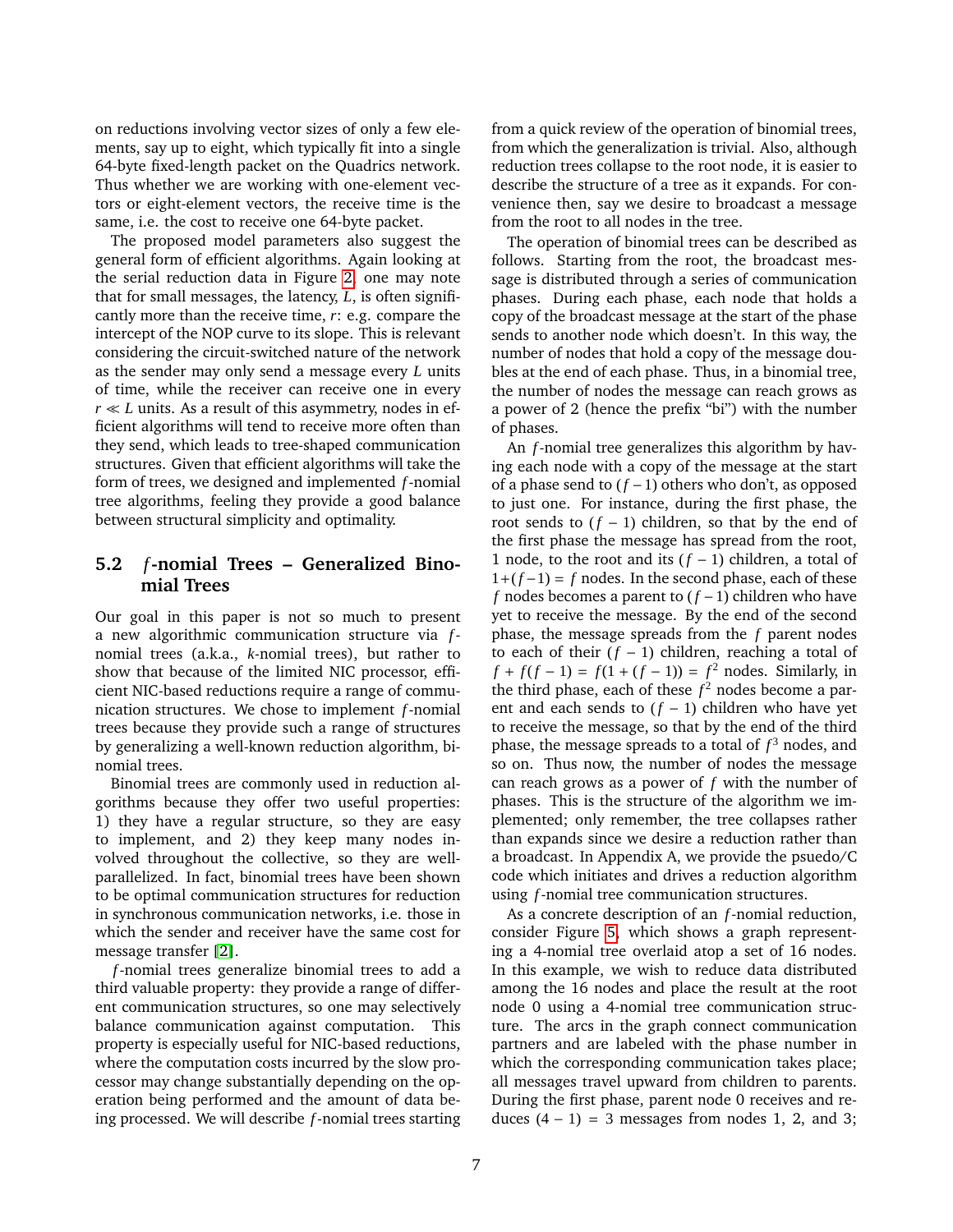

<span id="page-7-0"></span>Figure 5: 4-nomial Reduction over 16 Nodes

while likewise, nodes 4, 8, and 12 simultaneously receive and reduce data from their own three children. At the end of the first phase, the distributed data has been partially reduced and localized to the four parent nodes 0, 4, 8, and 12. To be precise, the number of nodes containing data relevant to the reduction has been cut by a factor of four, from 16 to 4. The algorithm completes after the second phase again cuts the number of nodes by a factor of four, from 4 to 1, when node 0 receives and reduces the partial results from the three, now child, nodes 4, 8, and 12. Thus, in two communication rounds, the 4-nomial tree is able to perform a reduction over  $4^2 = 16$  nodes.

*f*-nomial trees offer a range of communication structures to select from through choice of the degree of the tree *f* . For example, Figure [6](#page-7-1) shows *f*-nomial trees of various degrees, all which cover 16 nodes. This flexibility allows one to trade off between communication and computation costs, choosing an appropriate mix for a given problem. Each level of the tree corresponds to a communication phase, while the width is related to the amount of computation any one processor is required to do. Efficient algorithms will tend to balance the costs of communication and computation. Communicationally bound reductions will favor wide trees to minimize the number of tree levels, and hence, the number of communication phases. Computationally bound reductions, on the other hand, will fair better with tall trees which better parallelize the processing. Thus, the best choice for the degree of the tree depends on the relative costs established by a particular problem.

We would like to be able to choose the best tree through analytical methods, so now we apply our model to the algorithm. Since the root node of an *f*-nomial tree is involved in every phase of the algorithm, we can predict the latency of the entire operation by focusing on the work the root node must do. Assuming a full tree, an *f*-nomial tree generates  $\log_f P$ phases, during each of which the root has (*f* − 1) chil-



<span id="page-7-1"></span>Figure 6: *f*-nomial Trees of Varying Degrees covering 16 Nodes

dren. Each phase will be of the linear, building-block form of the serial reduction algorithm previously discussed. In other words, the critical path consists of a series of  $\log_f P$  serial reductions, each involving  $f$ nodes. Thus, inserting  $T_{\text{serial}}(f)$  and adjusting for initial overhead, one arrives at the following expression as a quick analysis of the *f*-nomial reduction latency:

$$
T_{fnomial}^{full}(P, f) \approx C + T_{serial}(f) \cdot \log_f P
$$
  
 
$$
\approx C + [L + (f - 1) \cdot (r + c)] \cdot \log_f P
$$

An example application of the model to intermediate phases is shown pictorially in Figure [7.](#page-8-0) In this figure, the two horizontal timelines represent two intermediate parent nodes in the *f*-nomial tree, the bottom node being one of the children of the top node. To start, the initial overhead, *C*, is encountered in parallel across all nodes as a one time cost. Then, after waiting for a length of time *L*, the two parent nodes each receive and reduce the data from their  $(f - 1)$ children of the first phase. Starting the second phase, the bottom node, now a child to the top node, immediately sends its partial result to its parent. Again, after a length of time *L*, the top node receives and reduces the data from its (*f* − 1) children of the second phase. The reduction continues off the diagram as the top node, now a child to some higher node, sends its partial result to its parent to begin the third phase, which is not shown.

With this model, it is straight-forward to compute the optimal degree *f* to use for a particular problem. One seeks to find that value of *f* which minimizes the reduction latency. To do so, we take the derivative of  $T_{f nomial}^{full}(P, f)$  with respect to *f* and find the condition which sets the result equal to zero. This analysis is left to Appendix B, but we provide the result here for discussion:

$$
f \cdot (\ln f - 1) = L/(r + c) - 1
$$

The value of *f* satisfying the expression above for *L*, *r*, and *c* will provide the minimal reduction latency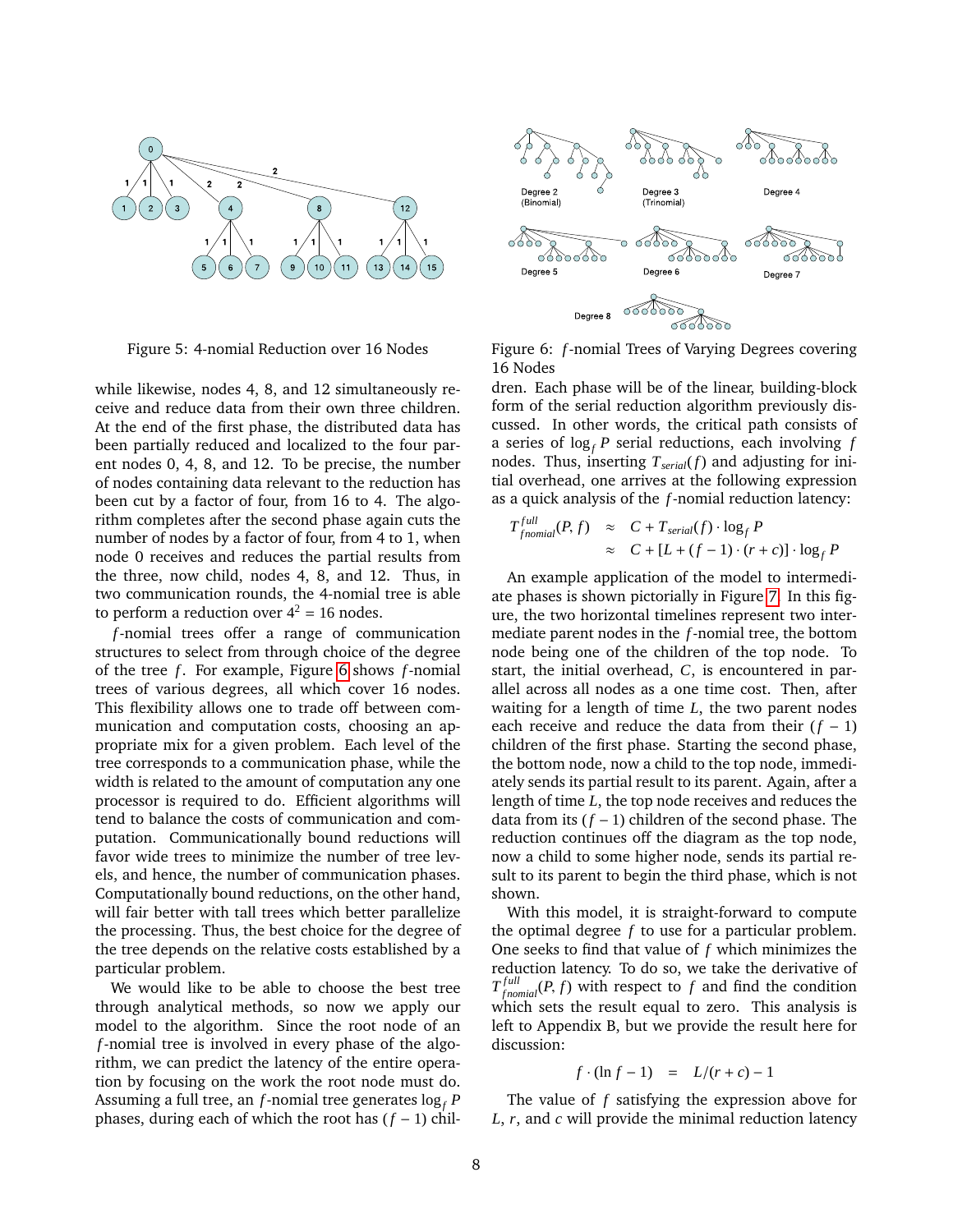

<span id="page-8-0"></span>Figure 7: Model of *f*-nomial Reduction Latency

for a full *f*-nomial tree. One important observation is that the optimal value of *f* is not influenced by the number of processing nodes *P*. Only integer values  $f \geq 2$  are meaningful, so one must choose *f* which gives the closest fit under these restrictions. Note that for these values, the left side of the equation strictly increases with  $f$ . Hence, low values of  $f$  are good when  $(r + c) \gg L$  and high values of f are good when  $(r + c) \ll L$ . Since *L* and *r* are constants, this implies that low-degree trees are desireable when computation costs are high, and high-degree trees are desireable when computation costs are low, which agrees with our previous intuitive arguments. Note that if the computation cost *c* is negligible, the best value for *f* assumes an upper bound, given by a function involving just *L* and *r*, two constants. This means that, since computation costs are essentially negligble for the host processor when considering simple operations and small data sizes, the best degree for host-based algorithms is constant across all operations and data sizes and bounded from above only by the receive cost. The same can not be said for NIC-based algorithms where computation is much more costly. The best degree *f* for NIC-based algorithms may take on any value ranging from the lower bound to the upper bound depending on the exact computation costs.

Unfortunately, the simplistic expression above for  $T_{f nomial}^{full}(P, f)$  does not accurately account for trees with an arbitrary number of nodes. The above expression was derived assuming a full tree, i.e. assuming log*<sup>f</sup> P* is an integer. When the number of nodes is not an integer power of the degree  $f$ , the root may not have a full set of children during the final phase. In this case, the root still incurs the message latency cost, *L*, while waiting for the data of the last phase to arrive, however, there will be fewer than the full set of (*f* −1) messages to receive and reduce. In general, more careful



<span id="page-8-1"></span>Figure 8: Application of Reduction Latency Model to 16-Node 3-nomial Tree

analysis will show that:

$$
T_{\text{fnomial}}(P, f) \approx C + L \cdot \lceil \log_f P \rceil +
$$

$$
(r + c) \cdot (f - 1) \cdot \lfloor \log_f P \rfloor +
$$

$$
(r + c) \cdot \lceil P \rceil f^{\lfloor \log_f P \rfloor} - 1 \rceil
$$

Here,  $\log_f P$  represents roughly the number of phases in the *f*-nomial tree. In particular  $\lceil \log_f P \rceil$  is the *total* number of phases, while  $\lfloor \log_f P \rfloor$  is the number of *full* phases, i.e. those involving a full set of (*f* −1) children for the root. The *L* term accounts for the message latency cost incurred from each phase of the tree. The last two  $(r + c)$  terms together sum the reception and reduction costs incurred for processing each child. Of these two terms, the first counts the number of children we process due to full phases, while the second counts the number of children in the final phase, if less than a full set. An example given in Figure [8](#page-8-1) demonstrates how the various terms refer to a 16-node, 3 nomial tree.

When using this expression for  $T_{\text{fnomial}}(P, f)$ , it is non-trivial to express the best degree *f* in terms of the other model parameters, as done before. However, in practice the best degree tends to be a small value, so one can simply cycle through a limited set of values and evaluate the expression to find the best one numerically. This approach is illustrated graphically in Section [6](#page-9-0) when we validate the model.

#### **5.3 Vector Split Optimization**

The slower and less functional NIC CPU is quite sensitive to the vector size of the reduction, especially for floating-point operations which must be emulated in software. To reduce this effect, it helps to increase the processing parallelism. In other words, we would often like to keep as many of the NIC processors working as possible. To do so, we are often willing to suffer a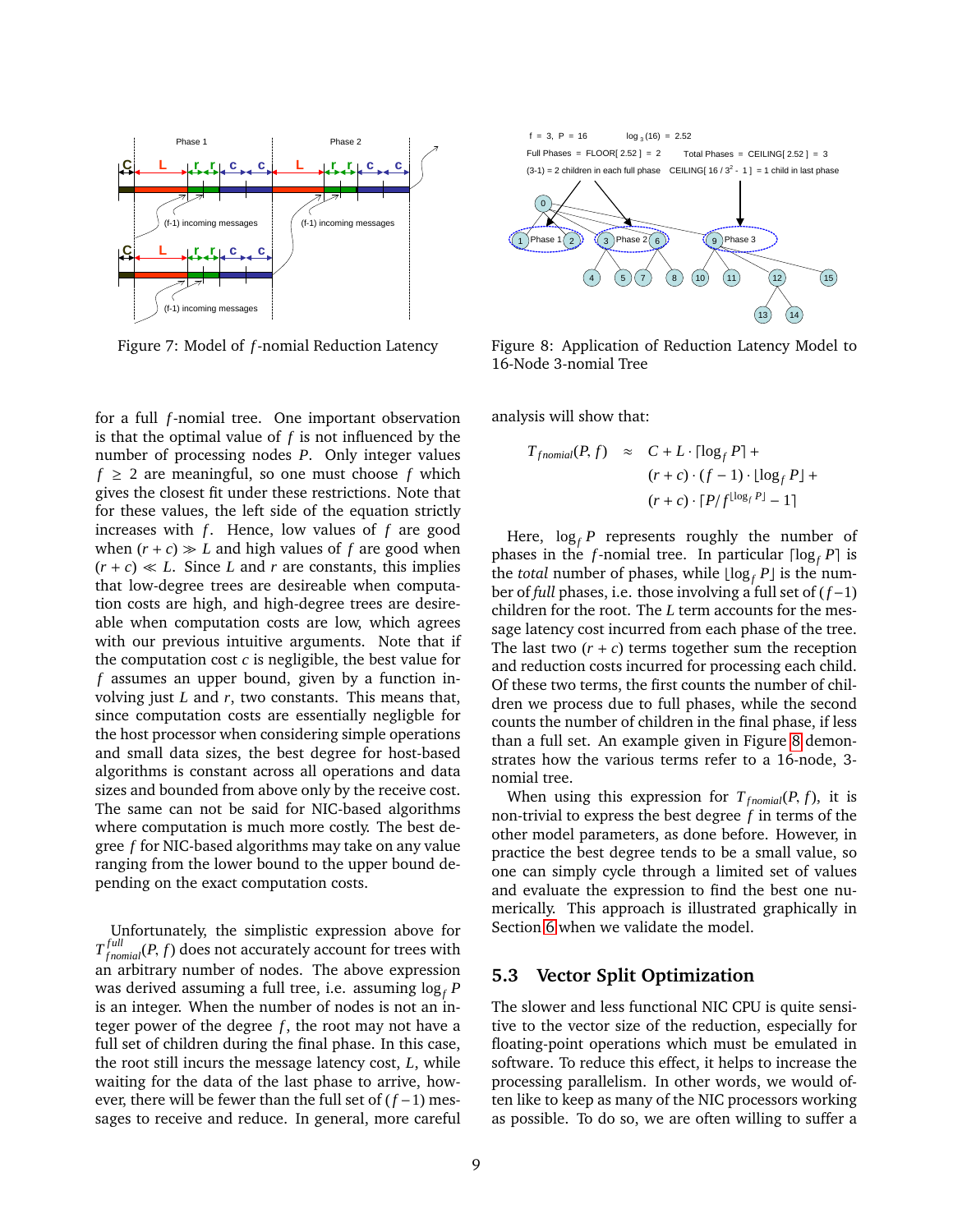little extra communication cost in favor of a substantial reduction in computation cost.

For multi-element vectors, we can increase parallelism through an optimization proposed by Van de Geijn [\[26\]](#page-16-7). Basically, the idea is to split the vector and assign the different pieces to different groups of nodes. The groups then reduce the distributed pieces in parallel and recombine the vector from the partial results in the last step. In other words, presented with this optimization, we now have two options available to reduce multi-element vectors: 1) reduce one large vector serially through a single tall tree, or 2) distribute and reduce smaller pieces of the vector in parallel through shorter trees, incurring the added overhead of splitting and recombining. In the second approach, we suffer from extra communication to distribute and recombine the vector pieces, however, if computation is expensive, we save significantly by processing smaller pieces of data during each phase of the tree. For tall trees, which require many phases, this savings can quickly amount to a lot.

As an example, which is diagrammed in Figure [9,](#page-9-1) say we would like to use this optimization to reduce a two-element vector over 8 nodes. Here, the vector elements are shown as small rectangles located adjacent to circles representing the nodes on which they reside. As shown in the left section of the figure, we first split the group of 8 nodes into two groups of 4, represented with the dotted line bisecting the circles. We wish to assign the the top element of the vector to the top group of 4 nodes and the bottom element to the bottom group. To do so, nodes in the two groups send the appropriate element to a partner in the opposite group, as represented by the arrows, and reduce the received data with their local copy of the corresponding element. At this point, the two-element vector has been split among the two groups. The top group contains all information about the top element, and the bottom group contains all information about the bottom element. Once this distribution is complete, the two groups simultaneously perform group-wise reductions on the element assigned to them, represented with the dotted boxes in the middle section of the figure. Finally, as shown in the right section of the figure, the two fully-reduced elements are recombined to produce the fully-reduced two-element vector.

This optimization was prepended to the *f*-nomial algorithm to create a new algorithm we call " *f*-nomial split". During the beginning, the vector is recursively split in half a specified number of times, with the pieces being distributed among the appropriate number of groups. The *f*-nomial tree algorithm is then used within each of the groups to reduce the smaller pieces. As discussed, these partial reductions occur in



<span id="page-9-1"></span>Figure 9: Vector Split Optimization

parallel across the multiple trees. The root of the *f*nomial tree in each group will receive a fully-reduced piece of the vector, which is then sent to the primary root of the overall reduction during the last step. The improvement due to this optimization proved to be dramatic and is discussed in Section [6.](#page-9-0) Basically, it allows NIC-based reductions to scale substantially better than they otherwise would have for larger vector sizes.

## <span id="page-9-0"></span>**6 Experiments**

In this paper, we aim to highlight the attractive advantages NIC-based reductions achieve over host-based versions in large-scale clusters. We developed our algorithm and our initial performance evaluation on the "crescendo" cluster at Los Alamos National Laboratory, which consists of 32 dual-processor nodes with 1.0 GHz Pentium IIIs and the Quadrics network. We completed our scalability analysis on the ALC cluster [\[25\]](#page-16-1) located at Lawrence Livermore National Laboratory. The ALC uses 960 dual-processor nodes with 2.4 GHz Xeons and the Quadrics network.

To begin, we verify the accuracy of the newly proposed model. Then, we show results indicative of the reduced latency and increased consistency we observed when using NIC-based reductions. To end, we present the benefits obtained with the vector split optimization. Yet before discussing the measurements, we explain several points of our testing procedures in more detail.

#### **6.1 Procedural Details**

Here, we discuss certain details about our implementation and the testing methods we used which are relevant for proper interpretation of the results given in the following subsections.

First, regardless of the number of host processes per node, each node implements the NIC-based reduction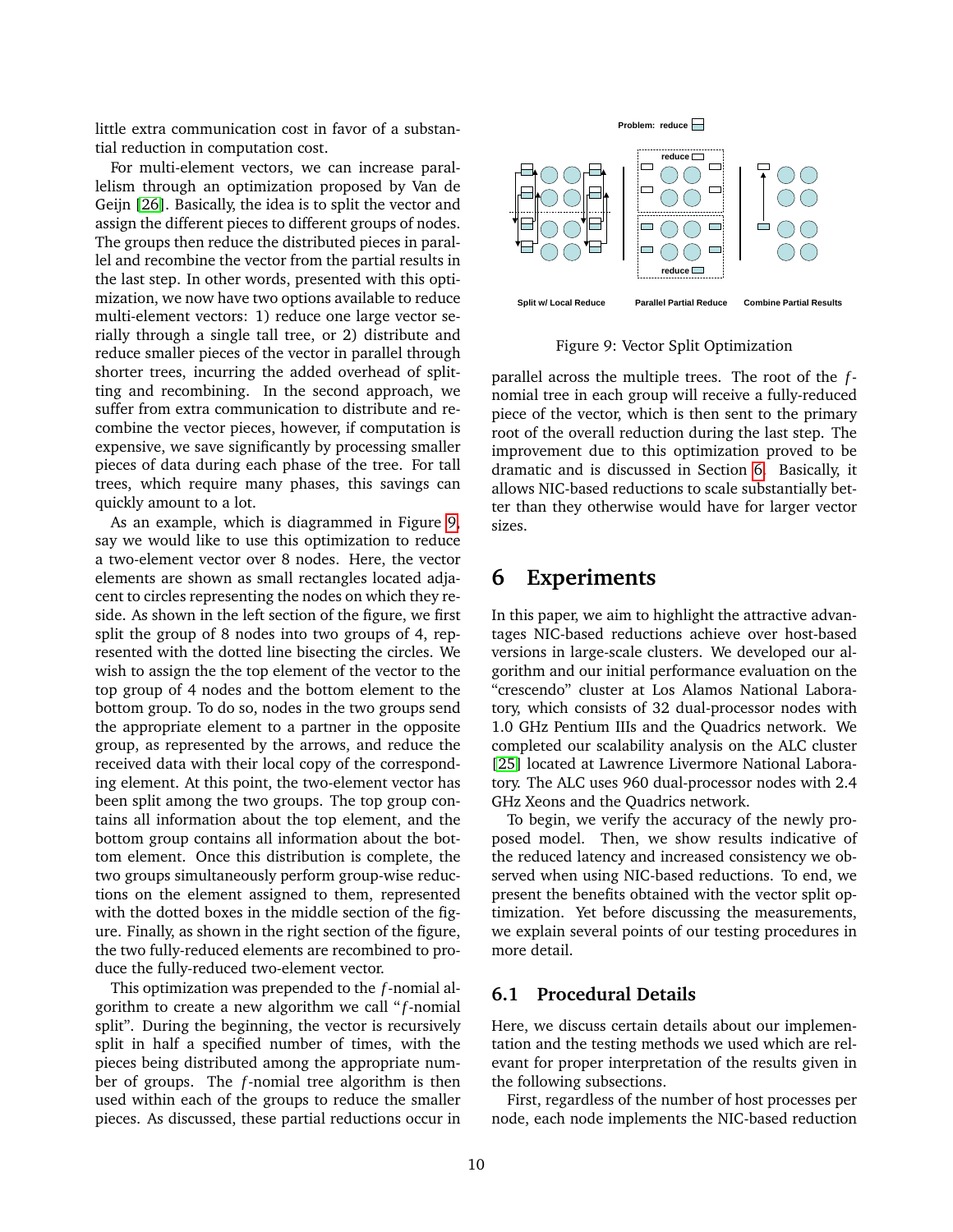using a single thread running on a single NIC. Whenever there are multiple processes per node, we first use the host processor and shared memory to reduce the local data vectors before we initiate the NIC-based portion of the algorithm. In NIC-based reduction, one accepts the increased computational cost associated with performing reduction processing on the slower NIC processor in return for elimination of extraneous data transfers to and from the host. However, if a collection of data (e.g., vectors for multiple local processes) is already located at the host, one may as well use the faster host processor to reduce it. In addition to the obvious computational savings, less data needs to be sent through the PCI bus to the NIC, just the locally reduced result rather than each of the local vectors.

Second, while our goal is to investigate both reduce and allreduce operations, our NIC-based reduction results present just reduce. Our focus was to optimize reduce, which is simpler to implement, model, and analyze. Admittedly, since allreduce tends to be used more frequently than reduce in many parallel programs, its inspection is more relevant. However, the hardwarebased broadcast provided by Quadrics allows us to simplify things. The hardware-based broadcast, which scales very well (almost constant) as the number of nodes is increased, can be tacked on to the end of an efficient reduce operation to implement an efficient allreduce operation. Thus, our measurements for reduce are representative of what one may expect for allreduce, since the observed reduce latencies can be extrapolated to estimate allreduce latencies with the addition of a small constant.

Third, for testing purposes, we insert a barrier between each of our NIC-based reductions in order to serialize consecutive reduction invocations. As Quadrics provides a hardware-based barrier mechanism, these barriers tend to keep the distributed nodes very tightly synchronized. This simplifies the measurement procedure since we need not worry about pipelining effects associated with nodes which escape ahead to start the next operation before the previous one has completed. While this extra synchronization adds unnecessary overhead to the reduction operation, we include the cost of the barrier in the NIC-based latency measurements to make a fairer comparison to the hostbased results, whose implementation, as to be discussed, includes such global synchronization as a final step.

Fourth, we used the MPI reduce collective for our host-based tests. The MPI implementation internally delegates the work to a reduction function, called elan reduce(), supported in the lower-level Quadrics Elan library [\[22\]](#page-16-2). The Elan algorithm, in turn, performs a reduction via a 4-ary tree communication structure followed by a hardware-based broadcast of the result. This trailing broadcast simultaneously serves as a global synchronization step and acts to extend the reduce into an allreduce. Thus, really the Elan library function implements an allreduce operation, rather than the simpler reduce operation which we investigate with our NIC-based scheme. Even so, the tests remain more or less fair, since the cost of the barrier inserted between each of the NIC-based reductions effectively offsets the broadcast which completes each of the host-based reductions.

Finally, when taking measurements, we found a large variance in the operational latency from one reduction invocation to another, especially for hostbased reduction. Unless otherwise stated, we compensate for this variance by reporting the average reduction latency: computed as the total time required to complete 100,000 iterations, divived by 100,000.

### **6.2 Model Validation and Algorithm Inspection**

Before running tests on large-scale systems, we wanted to inspect the accuracy of the model. We extracted the model parameters from the serial reduction data as previously mentioned and applied them to various *f*-nomial trees for different reduction problems.

To provide a context of typical values, we list some of the NIC-based model parameter values in Table [2.](#page-11-0) From these numbers one may also note many of the design characteristics previously mentioned. For example, note that *r* is a fifth of *L* which highlights the asymmetry issue we discussed. Also, take note of the significant computation costs, especially for floatingpoint, and the nonlinearities introduced by caching effects as the number of elements increases for a given operation. Again, the model was intentionally designed to detail these characteristics, which are relevant in the design of efficient reduction algorithms.

To provide some confidence in this model, in Figure [10,](#page-11-1) we show the predicted and measured NICbased *f*-nomial reduction latencies as a function of the degree *f* for 64-bit floating-point addition on a 31-node system using vectors sizes of 1, 2, 4, and 8 elements. There are a few items of interest here.

First, as one might guess, we were of course quite pleased to see how well the model aligns with actual measurements. Because the model fits the data so closely, one may make theoretical estimates of the behavior of various reduction algorithms with a good deal of confidence. Thus, in future reduction algorithm design, one has a detailed model by which one may be able to consider and eliminate many design choices without the need to run extensive tests. This is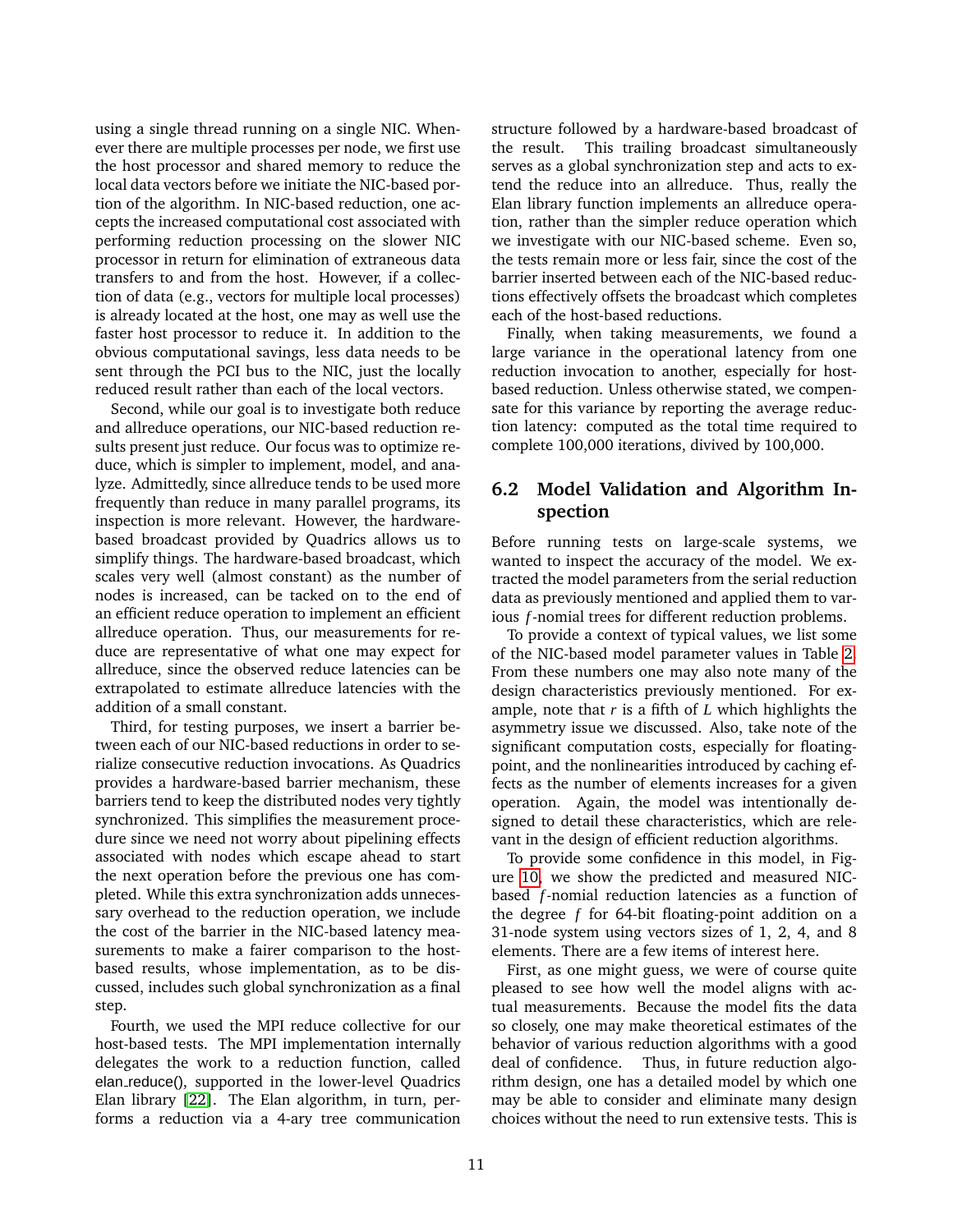| Parameter             | Value |  |
|-----------------------|-------|--|
|                       | 2.10  |  |
| r                     | 0.42  |  |
|                       | 9.20  |  |
| (a) Communication and |       |  |

| (a) Communication al     |  |
|--------------------------|--|
| Initialization $(\mu s)$ |  |
|                          |  |

| <b>Operation</b>          | 1-elem | 2-elem | 4-elem | 8-elem |
|---------------------------|--------|--------|--------|--------|
| Int32 Max                 | 0.27   | 0.46   | 0.84   | 1.60   |
| Int32 Add                 | 0.25   | 0.44   | 0.76   | 1.44   |
| Float64 Max               | 0.67   | 1.27   | 2.44   | 4.80   |
| Float64 Add               | 1.50   | 2.95   | 5.80   | 11.56  |
| (b) Computation $(\mu s)$ |        |        |        |        |

<span id="page-11-0"></span>TABLE 2: NIC-based Model Parameter Values



<span id="page-11-1"></span>Figure 10: Predicted and Measured Latencies for 64 bit Floating-Point Addition over a 31-Node *f*-nomial Tree

valuable since opportunities to run tests on large-scale machines are hard to come by.

Second, note that because of the high susceptibility to computation costs, the degree of the *f*-nomial tree may make a significant difference in the latency of the reduction. Intuition suggests that expensive computation should be spread among as many processors as possible, implying that efficient algorithms will tend to produce low-degree trees for problems that require much computation. Reassuringly, that is what is observed in the plots. Small vectors, which require less processing time, lead to curves that are essentially flat for the degrees tested, while larger vectors tend to heavily favor lower-degree trees: compare the one-element curve to the eight-element curve. On the other hand, for reduction operations simpler than floating-point addition, it pays more dividends to use higher-degree trees to save on the relatively more costly communication. Once again, because the host processor is so much faster, such drastic latency variation would not be observed as the degree of the tree is varied in host-based reductions. Efficient hostbased trees are effectively independent of both the vector size and the computation being performed. NICbased reductions are clearly not. Forutnately, since the model accurately predicts actual performance, one may use it to determine the best degree *f* for a particular reduction problem. For example, looking at the figure, the model correctly tells us that a degree of 4 is best for 64-bit floating-point addition of 1-element vectors, and a degree of 2 is best for 2, 4, and 8 element vectors on this 31-node system.

### **6.3 Reduced Latency**

We timed the latencies for host-based and NIC-based reduction over a variety of operations and data sizes, using both one and two processes per node. In all measurements we consider a 4-nomial tree, which provides a good performance trad-off for the configurations used in the experiments (see Appendix [8\)](#page-18-0). We show the single-element vector results obtained for host-based and NIC-based 32-bit integer addition in Figure [11\(a\)](#page-12-0) and 64-bit floating-point addition in Figure [11\(b\).](#page-12-1) The NIC-based curves scale considerably better than the host-based results. Indeed, as one may infer from the 32-bit integer addition plot, our NICbased implementation was able to perform simple integer reductions in about half the time it takes the host to do so. Further, even while incurring the expensive cost of emulating floating-point addition on a much slower processor, our NIC-based implementation was able to substantially improve the host-based reduction. When reducing over 906 nodes, we were able to obtain latencies as low as 40  $\mu$ s for integer operations and a slightly higher time of 65  $\mu$ s for floating-point. In the largest configuration tested —1812 processors— our NIC-based algorithm summed single-element vectors of 32-bit integers and 64-bit floating-point numbers in 73  $\mu$ s and 118  $\mu$ s, respectively. These results represent respective improvements of 121% and 39% over the production-level MPI library.

We should also point out the deviation in the NICbased latencies when involving two processes per node, as opposed to one. Unfortunately, the NIC-based curves follow the same trend which we earlier noted in the host-based latencies. As similarly discussed for the host-based case, we blame this occurrence on system noise, i.e. the kernel threads and system dæmons that interfere with the execution of the collective communication. The NIC-based implementation is subject to host-level process interference during the time it takes the distributed host processes to initiate the reduction operation. Once initiated, however, the NICbased algorithm is able to avoid process interference throughout all of the intermediate phases while actu-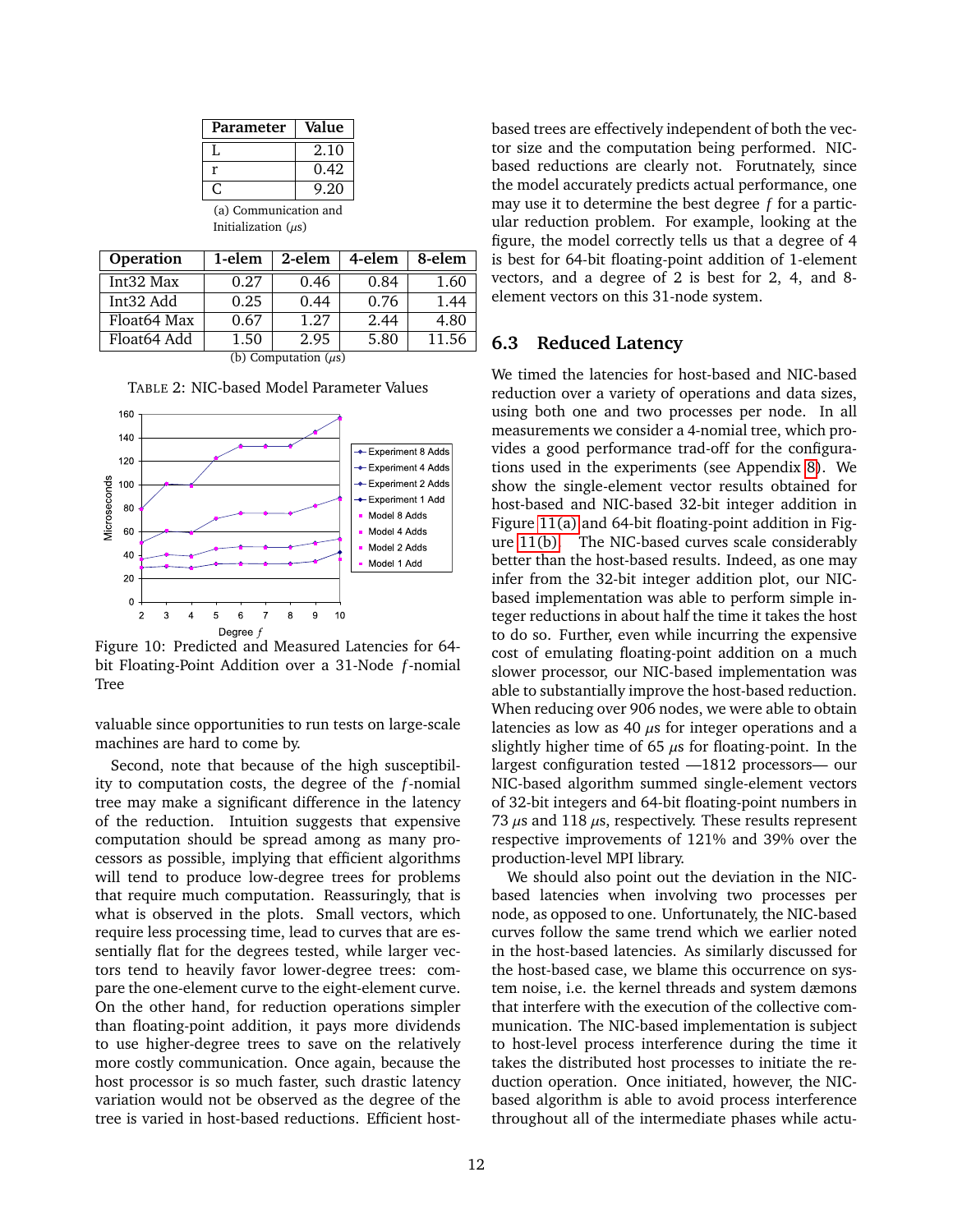<span id="page-12-0"></span>

Figure 11: Host-based and NIC-based Reduction Latencies for Single-Element Vectors



<span id="page-12-2"></span>Figure 12: Reduction Latency Distributions for Single-Element 64-bit Floating-Point Addition over 900 Nodes

|            |       | Reduction   Average $(\mu s)$   Std. Deviation $(\mu s)$ |
|------------|-------|----------------------------------------------------------|
| host-based | 89.30 | 65.26                                                    |
| NIC-based  | 73.67 | 0.29                                                     |

<span id="page-12-3"></span>TABLE 3: Reduction Latency Statistics for Single-Element 64-bit Floating-Point Addition over 900 Nodes

ally executing the reduction. As a result, one may note that our NIC-based reduction implementation is only marginally affected by the system noise when compared to the host-based results.

#### **6.4 Increased Consistency**

The host-based MPI reduce latencies varied substantially from one invocation to another. The best times we observed were about three times better than the average time. The NIC-based results, on the other hand, were quite steady. This is related to the consistency advantage we have noted for NIC-based reductions.

To clarify this point, Figure [12](#page-12-2) shows a distribution graph of the latencies recorded for NIC-based and <span id="page-12-1"></span>host-based 64-bit floating-point addition of a singleelement vector over 900 nodes. Unlike measurements for the average reduction latency, to obtain these data points, we timed 100,000 reduction invocations individually and grouped the resulting set of 100,000 times into bins of a histogram to produce a distribution.

Though at first glance the NIC-based reduction appears to take more time than the host-based reduction, the NIC-based latencies are largely contained within a sharp spike, while the host-based latencies are spread smoothly across a wide range of values. To be precise, 97% of the NIC-based reductions fall with a spread of only 4  $\mu$ s, while for host-based reductions, only 57% fall within a spread of 20  $\mu$ s. Indeed, a substantial number of host-based latencies extend far past the right-hand limit of the distribution graph. After pitching out the highest 1% of the samples, one arrives at the statistics in Table [3.](#page-12-3) The average host-based latency is 89  $\mu$ s, while the NIC-based latency is 74  $\mu$ s. The drastic, two order-of-magnitude difference in the standard deviations is perhaps most telling. This notably large contrast in consistency is quite indicative of the non-deterministic effect that process interference imposes on host-based reduction implementations. As expected, NIC-based reductions are more consistent than host-based versions on large-scale systems.

#### **6.5 Vector Split Optimization**

Earlier we noted that, while NIC-based reductions can provide reduced latency and increased consistency, they are especially sensitive to computational cost due to the slow NIC CPU. The vector split optimization is a way to counteract this shortcoming by increasing parallelism when reducing multi-element vectors.

We measured the performance of the *f*-nomial split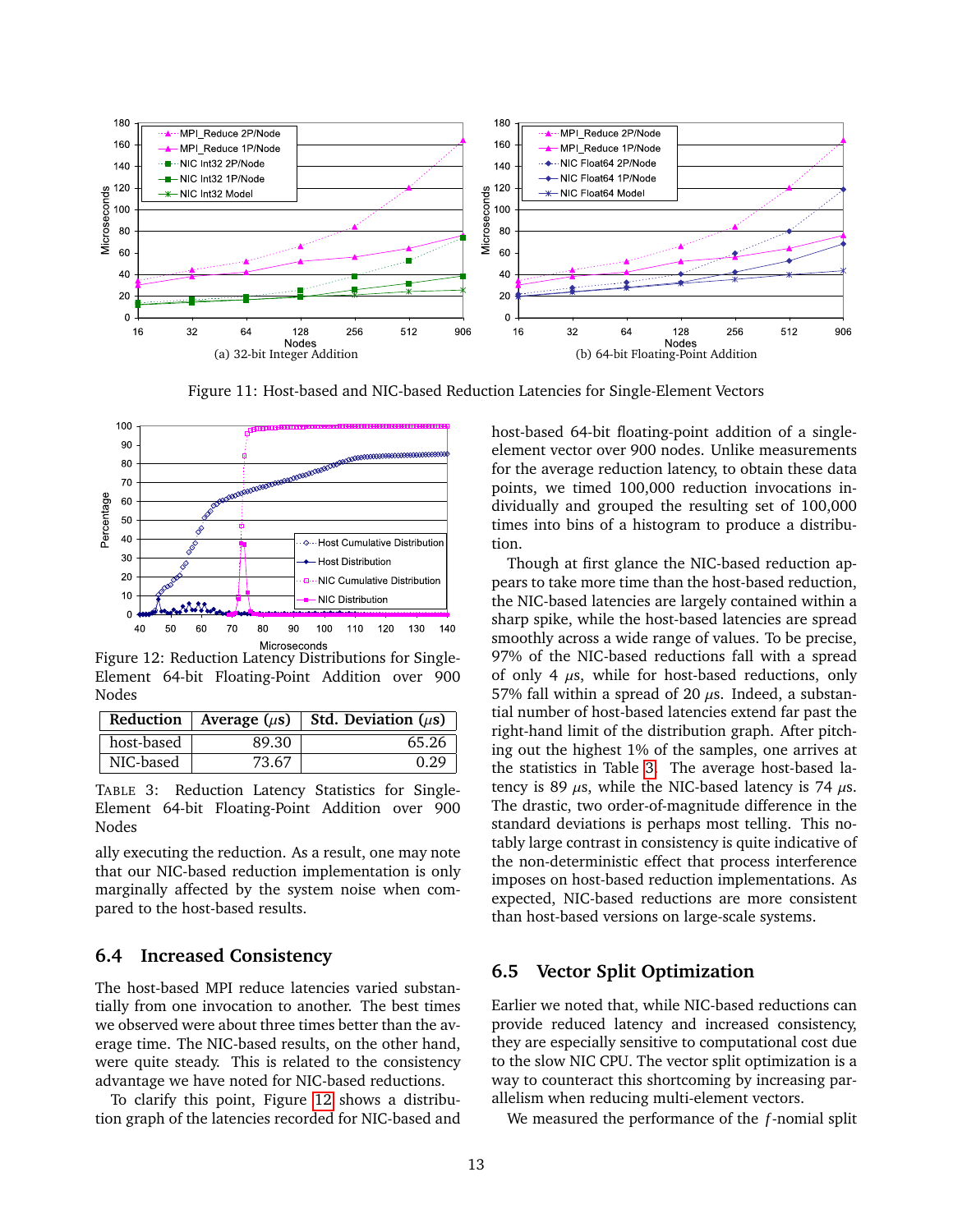

<span id="page-13-1"></span>Figure 13: *f*-nomial Split on Various Vector Sizes for 64-bit Floating-Point Addition over 512 Nodes

algorithm for 64-bit floating-point addition on 512 nodes using various vector sizes. The results are shown in Figure [13.](#page-13-1) The value of the vector split optimization is quite pronounced. After 3 recursive splits, the 8-element latency is improved by nearly a factor of three, while for 4 recursive splits, the 16-element case is over three times faster. The trend obviously suggests the larger the vector, the better the benefit.

Although the vector split optimization enables NICbased reductions to scale better than they otherwise would have, there is still a limit on the performance it can achieve. Note that a latency of 140  $\mu$ s for a 16element reduction may still be much more than what a host processor can provide. And interestingly, one may carefully note that the latency for a 2-element vector actually increases slightly after one split. This of course will happen if the total savings in computation over the height of the tree is less than the added communication cost of the recombine step. However, the cross-over point can be computed so as to always pick the better of the two options. Van de Geijn discusses the details in [\[26\]](#page-16-7).

# <span id="page-13-0"></span>**7 Related Work**

Huang and McKinley were perhaps the first to realize the potential of NIC-based collectives [\[16\]](#page-15-9). They examined the benefits gained by implementing broadcast and barrier operations on Asynchronous Transfer Mode (ATM) network adapters to avoid the excessive processing overhead incurred throughout the protocol stack. In order to develop implementations portable across a variety of ATM hardware, they placed rigid restrictions on the processing and memory requirements of their algorithms so that even the most limited ATM devices could adequately support them. Namely, they designed algorithms which were table-driven and performed only a small number of arithmetic and logical operations while using just a few scalar variables. In addition, they considered only static communication tree structures. Yet even with such limitations, they showed that certain NIC-based collectives scaled substantially better than host-based versions due to significantly reduced message processing (software) overhead.

While the advent of zero-copy, user-level protocols lessened the dramatic improvement shown in the above work, modern cluster interconnects, such as Quadrics and Myrinet, have reduced wire and switch latencies to the point where the cost of a PCI-bus transaction is significant. Simultaneously, the processing capability and memory available on the network interface cards have increased. Thus, the concept of NICbased collectives remains a hot topic and researchers continue to investigate more complicated collectives and algorithms.

Many researchers have considered NIC-based multicast algorithms [\[6,](#page-14-6) [11,](#page-15-7) [14,](#page-15-8) [16,](#page-15-9) [18,](#page-15-10) [27,](#page-16-5) [28\]](#page-16-6). Multicast can be used as a building block to implement other collectives, such as broadcasts or barriers, and thus an efficient multicast implementation is desirable. In addition, the problem is rather rich since the message size and destination set can be different with each invocation, and often one must design flow control and acknowledgment collection schemes for reliability. Each of the numerous publications put forth demonstrates a different approach, all of which have found success.

The work most closely aligned with our own is that by Buntinas and Panda [\[10\]](#page-15-6). They investigated the potential of NIC-based reduction on clusters interconnected with Myrinet. In particular, they modified the network drivers to implement binary AND and OR operations, as well as, integer and floating-point addition on a single 64-bit value via binomial trees. For these cases, they found that NIC-based reduction has better scalability than host-based reduction and shows performance gains in clusters as small as 8 nodes. Although they only used binomial trees, with each reduction invocation, the host processor passes an operation descriptor, including the list of communication partners, to the NIC so their implementation could be easily generalized to use other tree structures. However, they leave the investigation of other communication trees, as well as, larger reduction vectors to future work.

Our work serves two purposes. In part, this paper picks up where the previous work left off. We investigate the effect of using different tree structures and various vector sizes for an expanded set of reduction operations, as well as, an optimization for multielement vectors. We also propose a parameterized model which can be accurately used to dynamically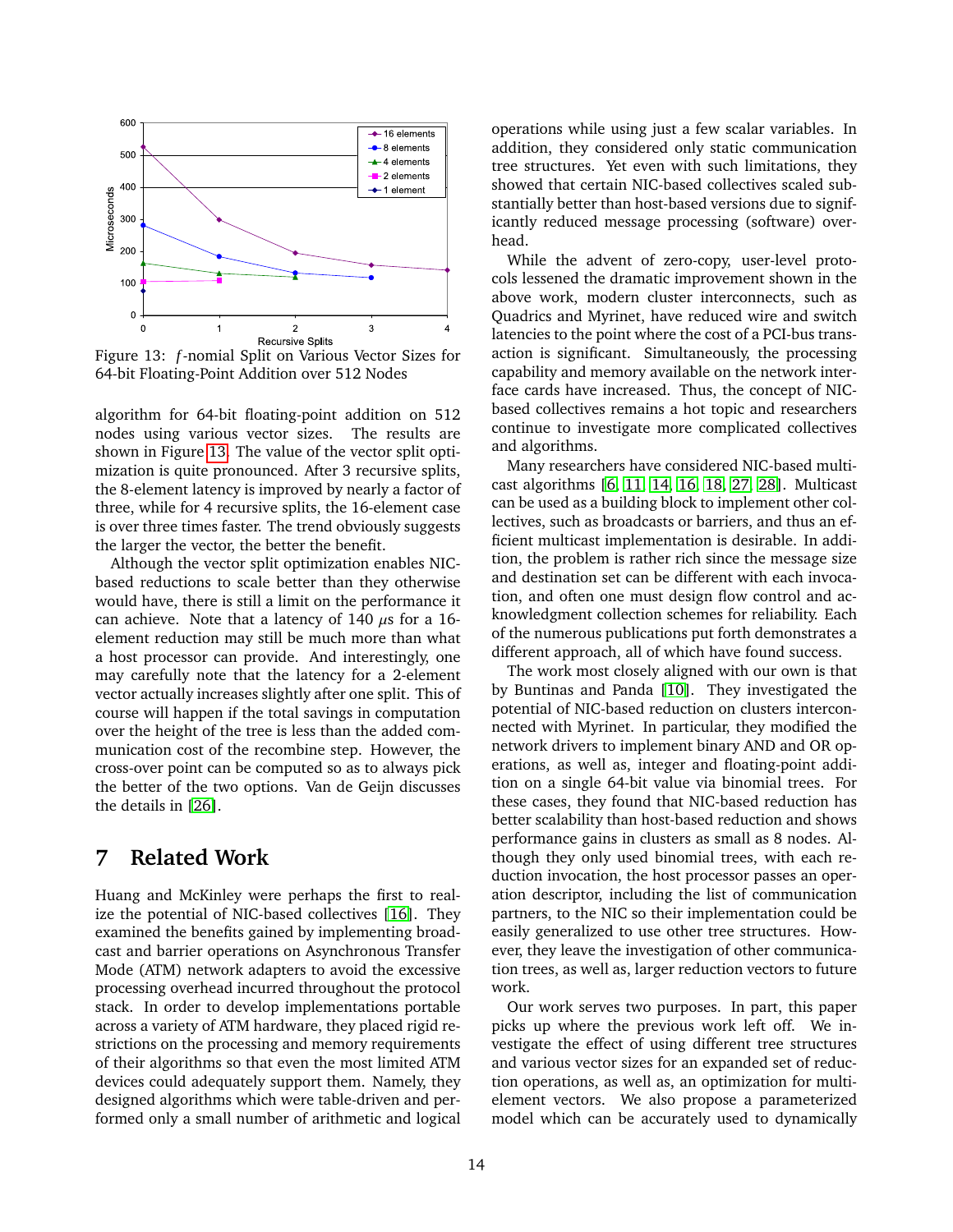select the best available tree for a given instance of a reduction. In remainder, we believe our paper is the first to show the dramatically reduced latency and increased consistency which NIC-based reductions may achieve through avoidance of host-level process interference on large-scale clusters.

# <span id="page-14-5"></span>**8 Conclusions and Future Work**

In this paper we showed that NIC-based reductions outperform host-based versions in two important ways: reduced latency and increased consistency. While NIC-based reductions are able to gain on the host by eliminating many PCI bus transactions, we discovered that the major benefit on large-scale clusters is due to decreased susceptibility to host-level process interference.

NIC-based implementations are potentially valuable, however, they don't come for free. Namely, one must deal with host-NIC synchronization overhead and perform processing on a much slower and less functional processor. Even so, modern NICs are powerful enough to handle the processing required by typical reductions and should benefit practical programs.

We presented a simple model, derived from LogP, which can be used to design efficient reduction algorithms on Quadrics. We then presented the *f*-nomial tree reduction algorithm, and demonstrated how to choose the best degree *f* for a given problem based on the model parameter values. We also added the vector split optimization to improve performance when reducing larger vectors. These issues, which may often be neglected when using host-based implementations, must be considered in order to design efficient NICbased reductions.

The experimental results show low latency and impressive scalability. In the largest configuration tested —1812 processors— our NIC-based algorithm summed single-element vectors of 32-bit integers and 64-bit floating-point numbers in 73  $\mu$ s and 118  $\mu$ s, respectively. These results represent respective improvements of 121% and 39% over the production-level MPI library.

Future work will involve exploration of additional communication structures. It is also possible to optimize the software performing the reduction on the NIC, especially for floating-point operations. Finally, we intend to investigate the value of asynchronous (non-blocking) reductions, as well as, hybrid host/NIC-based reductions.

# **Acknowledgments**

We would like to thank Robin Goldstone, Jim Garlick, Moe Jette and Ryan Braby at Lawrence Livermore National Laboratory and David Addison at Quadrics who provided us with the opportunity to run experiments on the ASCI Linux Cluster [\[25\]](#page-16-1). We would also like to thank our anonymous reviewers for their time and many instructive comments.

This work was supported by the U.S. Department of Energy through Los Alamos National Laboratory contract W-7405-ENG-36.

# **References**

- <span id="page-14-0"></span>[1] V. Bala, J. Bruck, R. Cypher, P. Elustondo, A. Ho, C.T. Ho, S. Kipnis, and M. Snir. CCL: A Portable and Tunable Collective Communication Library for Scalable Parallel Computers. In *Proceedings of the 8th International Parallel Processing Symposium*, pages 835–844, Cancun, Mexico, April 1994. Available from [http://citeseer.](http://citeseer.nj.nec.com/bala95ccl.html) [nj.nec.com/bala95ccl.html](http://citeseer.nj.nec.com/bala95ccl.html).
- <span id="page-14-1"></span>[2] A. Bar-Noy, S. Kipnis, and B. Schieber. Optimal Computation of Census Functions in the Postal Model. *Discrete Applied Mathematics*, 58(3):213– 222, April 1995.
- <span id="page-14-2"></span>[3] M. Barnett, R. Littlefield, D.G. Payne, and R.A. van de Geijn. Global Combine on Mesh Architectures with Wormhole Routing. In *Proceedings of the 7th International Parallel Processing Symposium*, pages 156–162, Newport Beach, California, April 1993. Available from [ftp://ftp.cs.](ftp://ftp.cs.utexas.edu/pub/rvdg/ipps.ps) [utexas.edu/pub/rvdg/ipps.ps](ftp://ftp.cs.utexas.edu/pub/rvdg/ipps.ps).
- <span id="page-14-3"></span>[4] M. Barnett, L. Shuler, S. Gupta, D.G. Payne, R.A. van de Geijn, and J. Watts. Building a High-Performance Collective Communication Library. In *Proceedings of the Supercomputing Conference*, pages 107–116, Washington D.C., November 1994. Available from [http://www.](http://www.scp.syr.edu/~jwattszSzSC94.ps.gz) [scp.syr.edu/~jwattszSzSC94.ps.gz](http://www.scp.syr.edu/~jwattszSzSC94.ps.gz).
- <span id="page-14-4"></span>[5] M. Bernaschi and G. Iannello. Collective Communication Operations: Experimental Results vs. Theory. *Concurrency: Practice and Experience*, 10(5):359–386, April 1998. Available from [ftp://www.grid.unina.it/pub/Papers/](ftp://www.grid.unina.it/pub/Papers/iannello/ps-files/ours-art/cc-exp.ps) [iannello/ps-files/ours-art/cc-exp.ps](ftp://www.grid.unina.it/pub/Papers/iannello/ps-files/ours-art/cc-exp.ps).
- <span id="page-14-6"></span>[6] R. Bhoedjang, T. Ruhl, and H. Bal. Efficient Multicast on Myrinet Using Link-Level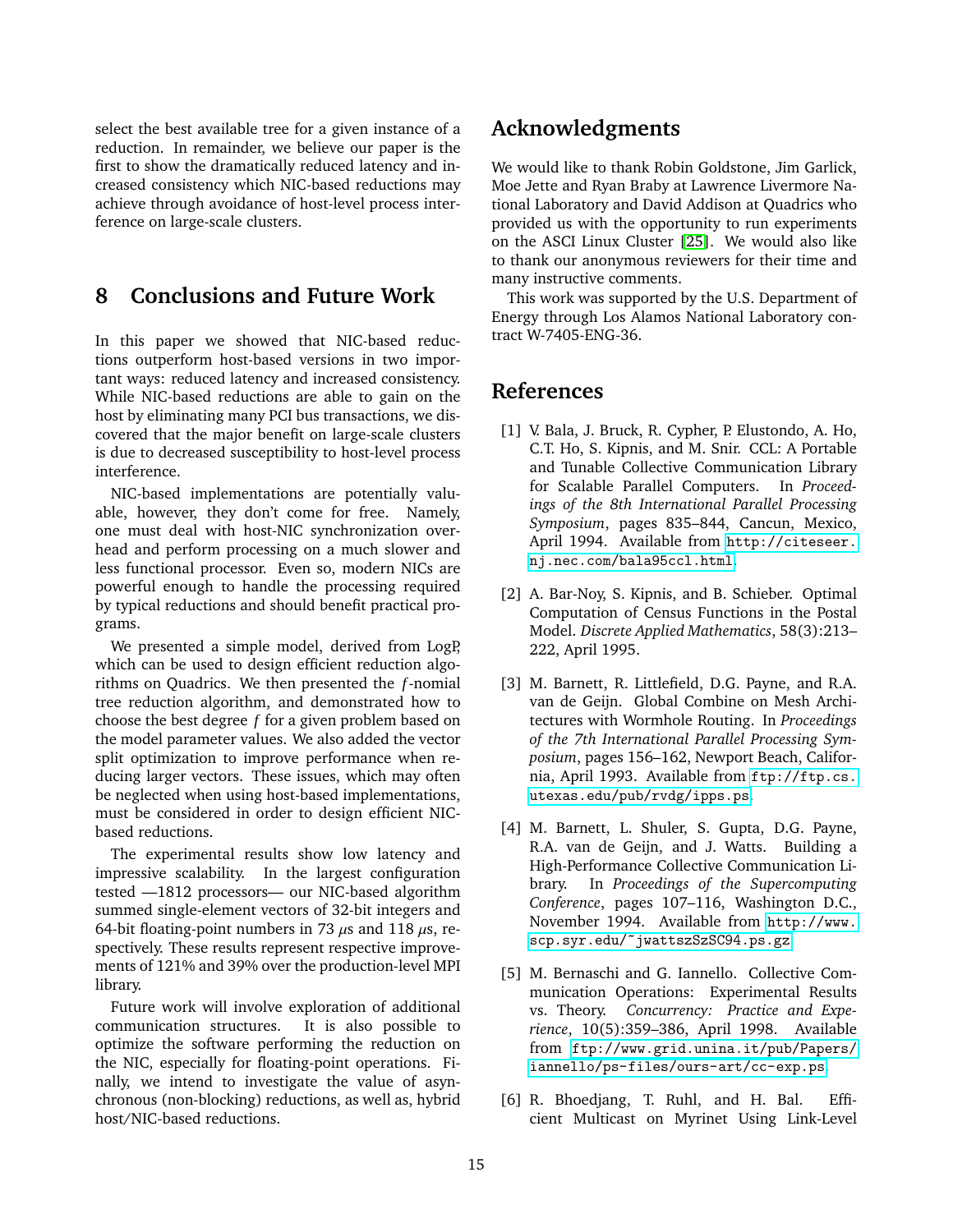Flow Control. In *Proceedings of the International Conference on Parallel Processing*, pages 381–390, Minneapolis, Minnesota, August 1998. Available from [http://citeseer.nj.nec.com/](http://citeseer.nj.nec.com/bhoedjang98efficient.html) [bhoedjang98efficient.html](http://citeseer.nj.nec.com/bhoedjang98efficient.html).

- <span id="page-15-3"></span>[7] Nanette J. Boden, Danny Cohen, Robert E. Felderman, Alan E. Kulawick, Charles L. Seitz, Jakov N. Seizovic, and Wen-King Su. Myrinet: A Gigabit-per-Second Local Area Network. *IEEE Micro*, 15(1):29–36, January 1995. Available from [http://www.myri.com/](http://www.myri.com/research/publications/Hot.ps) [research/publications/Hot.ps](http://www.myri.com/research/publications/Hot.ps).
- <span id="page-15-1"></span>[8] J. Bruck, L. de Coster, N. Dewulf, C.T. Ho, and R. Lauwereins. On the Design and Implementation of Broadcast and Global Combine Operations Using the Postal Model. *IEEE Transactions on Parallel and Distributed Systems*, 7(3):256– 265, March 1996.
- <span id="page-15-5"></span>[9] D. Buntinas and D.K. Panda. Fast NIC-Based Barrier over Myrinet/GM. In *Proceedings of the International Parallel and Distributed Processing Symposium*, San Francisco, California, April 2001. Available from [ftp://ftp.cis.](ftp://ftp.cis.ohio-state.edu/pub/communication/papers/ipdps01-NIC-barrier.pdf) [ohio-state.edu/pub/communication/papers/](ftp://ftp.cis.ohio-state.edu/pub/communication/papers/ipdps01-NIC-barrier.pdf) [ipdps01-NIC-barrier.pdf](ftp://ftp.cis.ohio-state.edu/pub/communication/papers/ipdps01-NIC-barrier.pdf).
- <span id="page-15-6"></span>[10] D. Buntinas and D.K. Panda. NIC-Based Reduction in Myrinet Clusters: Is It Beneficial? In *Proceedings of the Workshop on Novel Uses of System Area Networks*, pages 22–33, Anaheim, California, Febuary 2003. Available from [ftp://ftp.](ftp://ftp.cis.ohio-state.edu/pub/communication/papers/san-2-NIC-reduction.pdf) [cis.ohio-state.edu/pub/communication/](ftp://ftp.cis.ohio-state.edu/pub/communication/papers/san-2-NIC-reduction.pdf) [papers/san-2-NIC-reduction.pdf](ftp://ftp.cis.ohio-state.edu/pub/communication/papers/san-2-NIC-reduction.pdf).
- <span id="page-15-7"></span>[11] D. Buntinas, D.K. Panda, J. Duato, and P. Sadayappan. Broadcast/Multicast over Myrinet using NIC-assisted Multidestination Messages. In *Proceedings of the Workshop on Communication, Architecture, and Applications for Network-Based Parallel Computing, High Performance Computer Architecture Conference*, pages 115–129, Toulouse, France, January 2000. Available from [ftp://ftp.cis.](ftp://ftp.cis.ohio-state.edu/pub/communication/papers/canpc00-nic-multicast.pdf) [ohio-state.edu/pub/communication/papers/](ftp://ftp.cis.ohio-state.edu/pub/communication/papers/canpc00-nic-multicast.pdf) [canpc00-nic-multicast.pdf](ftp://ftp.cis.ohio-state.edu/pub/communication/papers/canpc00-nic-multicast.pdf).
- <span id="page-15-0"></span>[12] M. Collette. LLNL User Briefings. In *ASCI Q LANL/HP Technical Quarterly Meeting*, Santa Fe, New Mexico, March 2003.
- <span id="page-15-13"></span>[13] D.E. Culler, R. Karp, D. Patterson, A. Sahay, K.E. Schauser, E. Santos, R. Subramonian, and T. von Eicken. LogP: Towards a Realistic Model

of Parallel Computation. In *Proceedings of the 4th ACM SIGPLAN Symposium on Principles and Practice of Parallel Programming*, pages 1–12, San Diego, California, May 1993. Available from [http://www.cs.berkeley.edu/~culler/](http://www.cs.berkeley.edu/~culler/papers/logp.ps) [papers/logp.ps](http://www.cs.berkeley.edu/~culler/papers/logp.ps).

- <span id="page-15-8"></span>[14] M. Gerla, P. Palnati, and S. Walton. Multicasting Protocols for High-Speed, Wormhole-Routing Local Area Networks. In *Proceedings of the ACM SIGCOMM Symposium*, pages 184–193, Stanford, California, August 1996. Available from [http://citeseer.nj.nec.com/](http://citeseer.nj.nec.com/gerla96multicasting.html) [gerla96multicasting.html](http://citeseer.nj.nec.com/gerla96multicasting.html).
- <span id="page-15-11"></span>[15] J.R. Hauser. SoftFloat. Available from [http://www.jhauser.us/arithmetic/](http://www.jhauser.us/arithmetic/SoftFloat.html) [SoftFloat.html](http://www.jhauser.us/arithmetic/SoftFloat.html).
- <span id="page-15-9"></span>[16] C. Huang and P.K. McKinley. Efficient Collective Operations with ATM Network Interface Support. In *Proceedings of the International Conference on Parallel Processing*, volume 1, pages 34– 43, Bloomingdale, Illinois, August 1996. Available from [ftp://ftp.cps.msu.edu/pub/crg/](ftp://ftp.cps.msu.edu/pub/crg/PAPERS/icpp96.ps.gz) [PAPERS/icpp96.ps.gz](ftp://ftp.cps.msu.edu/pub/crg/PAPERS/icpp96.ps.gz).
- <span id="page-15-12"></span>[17] D.J. Kerbyson, H.J. Alme, A. Hoisie, F. Petrini, H.J. Wasserman, and M. Gittings. Predictive Performance and Scalability Modeling of a Large-Scale Application. In *Proceedings of the Supercomputing Conference*, Denver, Colorado, November 2001. Available from [http://www.](http://www.sc2001.org/papers/pap.pap255.pdf) [sc2001.org/papers/pap.pap255.pdf](http://www.sc2001.org/papers/pap.pap255.pdf).
- <span id="page-15-10"></span>[18] R. Kesavan and D.K. Panda. Optimal Multicast with Packetization and Network Interface Support. In *Proceedings of the International Conference on Parallel Processing*, pages 370–377, Bloomingdale, Illinois, August 1997. Available from [ftp://ftp.cis.ohio-state.edu/](ftp://ftp.cis.ohio-state.edu/pub/communication/papers/icpp97-packet_mcast.ps.Z) [pub/communication/papers/icpp97-packet\\_](ftp://ftp.cis.ohio-state.edu/pub/communication/papers/icpp97-packet_mcast.ps.Z) [mcast.ps.Z](ftp://ftp.cis.ohio-state.edu/pub/communication/papers/icpp97-packet_mcast.ps.Z).
- <span id="page-15-4"></span>[19] C. E. Leiserson. Fat-trees: Universal Networks for Hardware-Efficient Supercomputing. *IEEE Transactions on Computers*, C-34(10):892–901, October 1985.
- <span id="page-15-2"></span>[20] F. Petrini, W. Feng, A. Hoisie, S. Coll, and E. Frachtenberg. The Quadrics network: High-performance clustering technology. *IEEE Micro*, 22(1):46–57, January/Febuary 2002. ISSN 0272-1732. Available from [http://www.](http://www.computer.org/micro/mi2002/pdf/m1046.pdf) [computer.org/micro/mi2002/pdf/m1046.pdf](http://www.computer.org/micro/mi2002/pdf/m1046.pdf).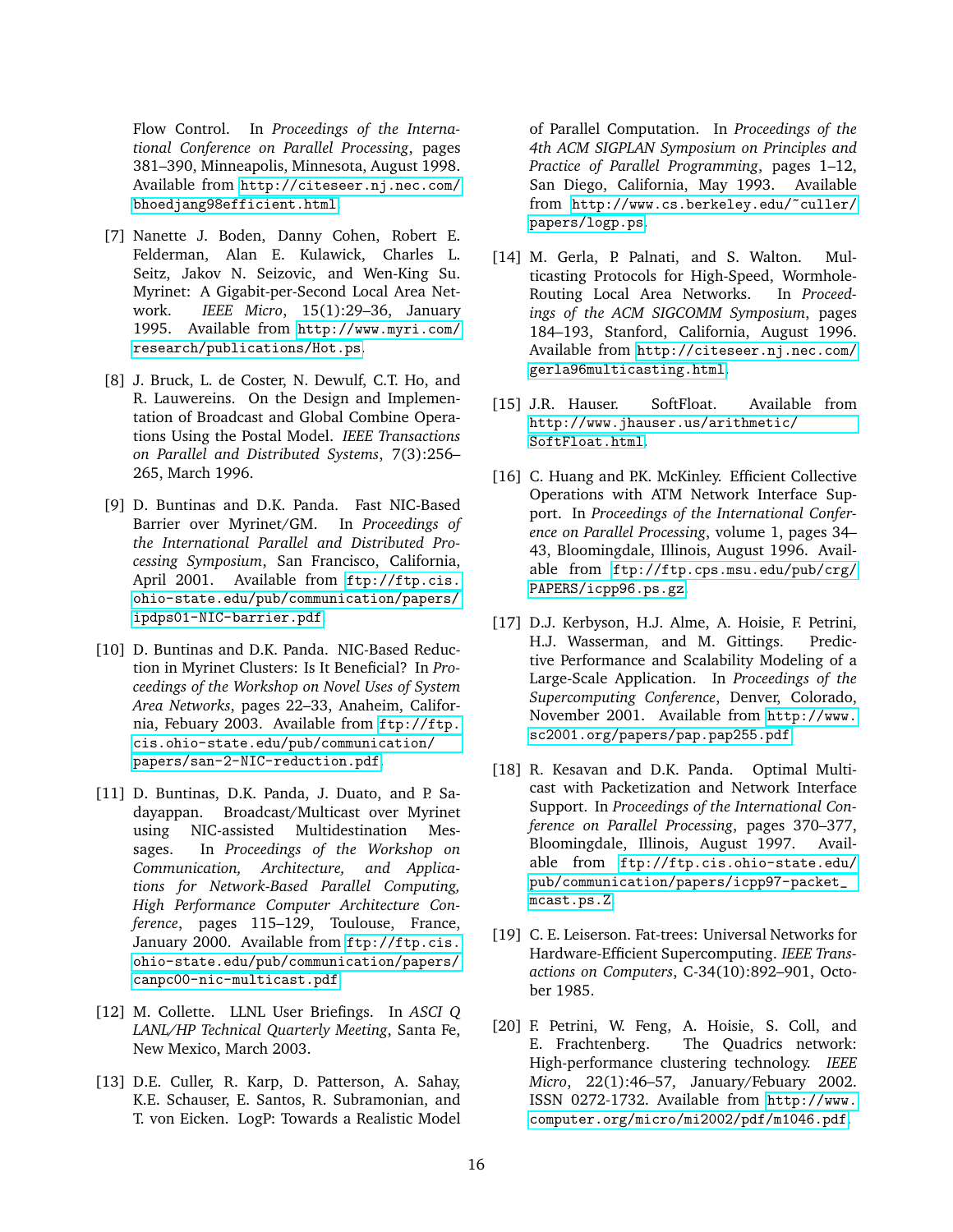- <span id="page-16-0"></span>[21] Fabrizio Petrini, Darren Kerbyson, and Scott Pakin. The Case of the Missing Supercomputer Performance: Achieving Optimal Performance on the 8,192 Processors of ASCI Q. In *Proceedings of SC2003*, Phoenix, Arizona, November 10– 16, 2003. Available from [http://www.c3.lanl.](http://www.c3.lanl.gov/~fabrizio/papers/sc03_noise.pdf) [gov/~fabrizio/papers/sc03\\_noise.pdf](http://www.c3.lanl.gov/~fabrizio/papers/sc03_noise.pdf).
- <span id="page-16-2"></span>[22] Quadrics Supercomputers World Ltd. *Elan Programming Manual*, 2nd edition, December 1999.
- <span id="page-16-3"></span>[23] Quadrics Supercomputers World Ltd. *Elan Reference Manual*, 1st edition, January 1999.
- <span id="page-16-4"></span>[24] Quadrics Supercomputers World Ltd. *Elite Reference Manual*, 1st edition, November 1999.
- <span id="page-16-1"></span>[25] M. Seager. Planned Machines: ASCI Purple, ALC and M&IC MCR. In *Proceedings of the 7th Workshop on Distributed Supercomputing*, Durango, Colorado, March 2003. Available from [http://www.cs.sandia.gov/SOS7/](http://www.cs.sandia.gov/SOS7/presentations/seager.ppt) [presentations/seager.ppt](http://www.cs.sandia.gov/SOS7/presentations/seager.ppt).
- <span id="page-16-7"></span>[26] R.A. van de Geijn. On Global Combine Operations. Technical Report CS-91-129, Available from [ftp://ftp.netlib.org/lapack/lawns/](ftp://ftp.netlib.org/lapack/lawns/lawn29.ps) [lawn29.ps](ftp://ftp.netlib.org/lapack/lawns/lawn29.ps), April 1991.
- <span id="page-16-5"></span>[27] K. Verstoep, K. Langendoen, and H. Bal. Efficient Reliable Multicast on Myrinet. In *Proceedings of the International Conference on Parallel Processing*, volume 3, pages 156–165, Bloomingdale, Illinois, August 1996. Available from [ftp://ftp.cs.vu.nl/pub/amoeba/orca\\_](ftp://ftp.cs.vu.nl/pub/amoeba/orca_papers/icpp96.ps.Z) [papers/icpp96.ps.Z](ftp://ftp.cs.vu.nl/pub/amoeba/orca_papers/icpp96.ps.Z).
- <span id="page-16-6"></span>[28] W. Yu, D. Buntinas, and D.K. Panda. High Performance and Reliable NIC-based Multicast over Myrinet/GM-2. In *Proceedings of the International Conference on Parallel Processing*, page to be presented, Kahosiung, Taiwan, October 2003.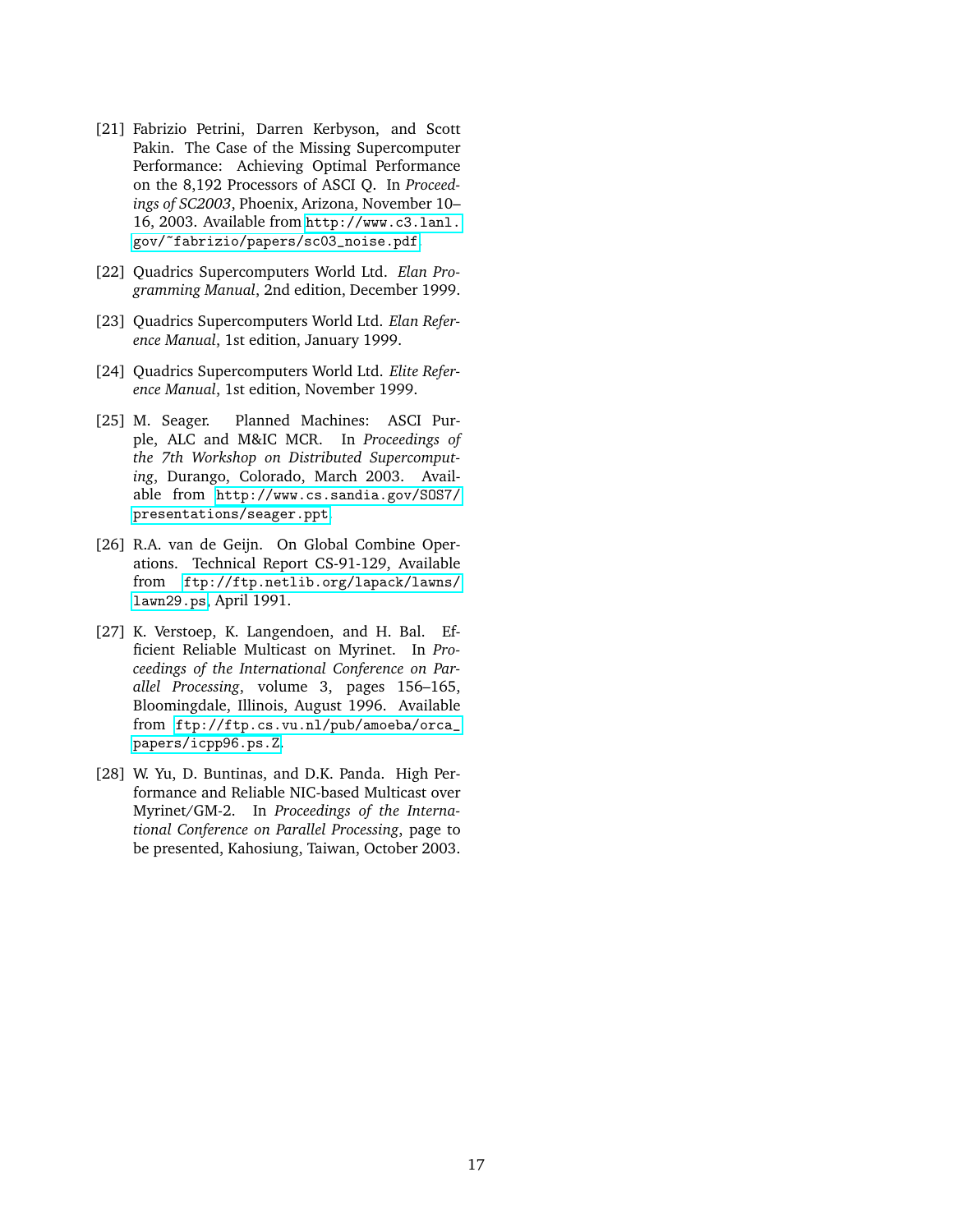# **Appendix A**

This appendix provides a psuedo/C code listing of how to initialize and use an *f*-nomial tree communication structure for reduction operations.

We assume the processes in the collective group are numbered with IDs starting from 0. Without loss of generality, we assume that process ID 0 is the root of the reduction. (The algorithm can be used to describe the communication structure for a general root if one performs a logical remapping by shifting all process IDs cyclically down by an amount equal to the ID of the root.)

Each process must first initialize the *f*-nomial tree communication data structure by calling  $init_function$  fnomial\_tree() with the degree  $f$ , the number of processes involved, and the local process ID, as well as, a pointer to an empty communication data structure to be filled-in by the function. Having done this, a process may use the communication structure to carry out an *f*-nomial reduction operation as shown in reduce fnomial tree(). One must pass in a pointer to the local data, a pointer to a memory segment to be used as receive buffers, the data size, and the filled-in communication structure.

#### **Reducing by an** *f***-nomial Tree:**

procedure reduce\_fnomial\_tree

```
// Inputs:<br>// data local:
 // data_local: pointer to local data<br>// data remote: pointer to memory segne
 // data_remote: pointer to memory segment for receive buffers<br>// data_size: size of reduction vector
                      size of reduction vector
 // fnomial_tree: filled-in communication data structure
 // Temporaries:
 uint data_temp = 0;
    // index into receive buffers
 uint num_recvs;
    // convience variable of the number of receives in a phase
  // Process any children
 for(phase = 0; fnomial tree->array receives[phase] != 0; phase++)
  {
    // number of messages we'll receive from children of this phase
    num_recvs = fnomial_tree->array_receives[phase];
    // wait for messages from children
    wait for messages to fill buffers at
    [data_temp, data_temp + num_recvs - 1] * data_size + data_remote;
    // reduce the data from children with local data
    reduce the data in buffers at
    [data_temp, data_temp + num_recvs - 1] * data_size + data_remote
    with data local
    store result in data_local;
    // point to head of receive buffers for next phase
    data_temp += num_recvs;
 \mathbf{r}// Send reduction data to parent
 send data_local<br>to fnomial_tre
             fnomial tree->id parent
  at buffer fnomial_tree->child_num * data_size + data_remote;
end procedure
```
#### **Initializing an** *f***-nomial Tree:**

```
procedure init_fnomial_tree
  // Maps process ID == 0 as root.
  // Inputs:<br>// degree:
                 degree, f, of the f-nomial tree
  // id_count: number of processes involved<br>// id local: local process ID, counts from
       id_local: local process ID, counts from 0
  // Outputs:
  // fnomial_tree: communication data structure
  \frac{1}{1} i.e.,
  // fnomial_tree->array_receives[]:<br>// number of children during ea
          number of children during each phase
  // fnomial_tree->id_parent:<br>// parent process ID (equ
  // parent process ID (equals id_local for root)<br>// fnomial tree->child num:
  // fnomial_tree->child_num:<br>// which number child we
           which number child we are to our parent
  // Temporaries:
  uint phase = 0:
    // which communication phase we are computing
  uint stride = 1;
    // how many process IDs are skipped between
    // adjacent children within a phase
  // Initialization
  // assume we are the root
  fnomial_tree->id_parent = id_local;
  // While we haven't covered the entire tree...
  while(stride < id_count)
  {
    // assume we have no children in this phase
    fnomial_tree->array_receives[phase] = 0;
    // If we are a parent in this phase...
    if(FLOOR(id_local / stride) MOD degree == 0)
     {
       // For each of our (possible degree-1) children...
       for(uint index = 0; index < (degree-1); index ++)
       {
         // If the possible child really exists,
         // increase number of receives for this phase
         if(id local + (index+1) * stride \leq id count)
           fnomial_tree->array_receives[phase]++;
      }
    // Else, we must be a child in this phase...
    } else {
       // Note our parent's id
       fnomial_tree->id_parent =
         FLOOR(id_local / (stride * degree)) * (stride * degree);
       // and which number child we are to our parent
       fnomial_tree->num_child =
         phase * (degree-1) + (FLOOR(id_local / stride) MOD degree) - 1;
       // After determining our parent, our part is done
       break; // out of the while
    } // end if
    // Move on to the next phase of the tree
    stride *= degree;
    phase++;
  } // end while
end procedure
```